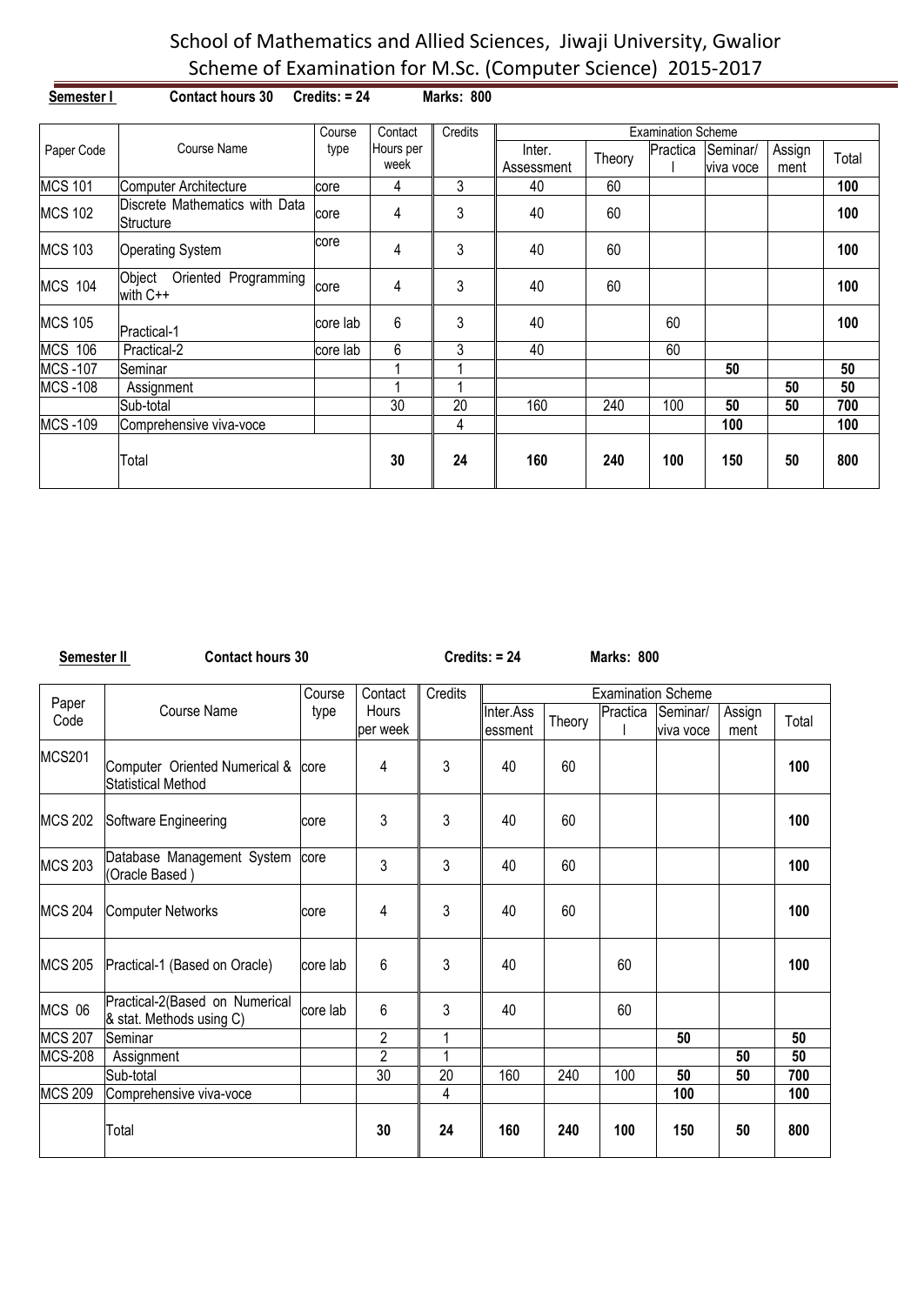| Semester III   | <b>Contact hours 30</b>               | $Credits: = 24$ |                   | Marks: 800      |                      |        |                           |                       |                 |                 |
|----------------|---------------------------------------|-----------------|-------------------|-----------------|----------------------|--------|---------------------------|-----------------------|-----------------|-----------------|
|                |                                       | Course          | Contact           | Credits         |                      |        | <b>Examination Scheme</b> |                       |                 |                 |
| Paper<br>Code  | <b>Course Name</b>                    | type            | Hours<br>per week |                 | Inter.Ass<br>essment | Theory | Practical                 | Seminar/<br>viva voce | Assign<br>ment  | Total           |
| <b>MCS301</b>  | Theory of Computation                 | core            | 4                 | 3               | 40                   | 60     |                           |                       |                 | 100             |
| <b>MCS 302</b> | Object Oriented Programming with JAVA | core            | 4                 | 3               | 40                   | 60     |                           |                       |                 | 100             |
| <b>MCS 303</b> | Techniques of Operation Research      | EC/EG           | 4                 | 3               | 40                   | 60     |                           |                       |                 | 100             |
| <b>MCS 304</b> | Algorithm Design                      | EC              | 4                 | 3               | 40                   | 60     |                           |                       |                 | 100             |
| <b>MCS 305</b> | Modelling and Simulation              | EC              | 4                 | 3               | 40                   | 60     |                           |                       |                 | 100             |
| <b>MCS 306</b> | <b>Visual Basic</b>                   | EC              | 4                 | 3               | 40                   | 60     |                           |                       |                 | 100             |
| <b>MCS 307</b> | <b>Computer Networks</b>              | EC              | 4                 | 3               | 40                   | 60     |                           |                       |                 | 100             |
| <b>MCS 308</b> | Practical-1 (Based on JAVA)           | core lab        | 3                 | 3               | 40                   |        | 60                        |                       |                 | 100             |
| <b>MCS 09</b>  | Minor Project in Visual Basic / .NET  | core lab        | 3                 | 4               | 40                   |        | 60                        |                       |                 |                 |
| <b>MCS 310</b> | Seminar                               |                 | $\overline{2}$    | 1               |                      |        |                           | $\overline{50}$       |                 | $\overline{50}$ |
| <b>MCS 311</b> | Assignment                            |                 | $\overline{c}$    | 1               |                      |        |                           |                       | 50              | 50              |
|                | Sub-total                             |                 | 30                | $\overline{20}$ | 160                  | 240    | 100                       | $\overline{50}$       | $\overline{50}$ | 700             |
| <b>MCS 312</b> | Comprehensive viva-voce               |                 |                   | 4               |                      |        |                           | 100                   |                 | 100             |
|                | Total                                 |                 | 30                | 24              | 160                  | 240    | 100                       | 150                   | 50              | 800             |

Note: Out of five Elective (centric/ generic) any two are to be chosen.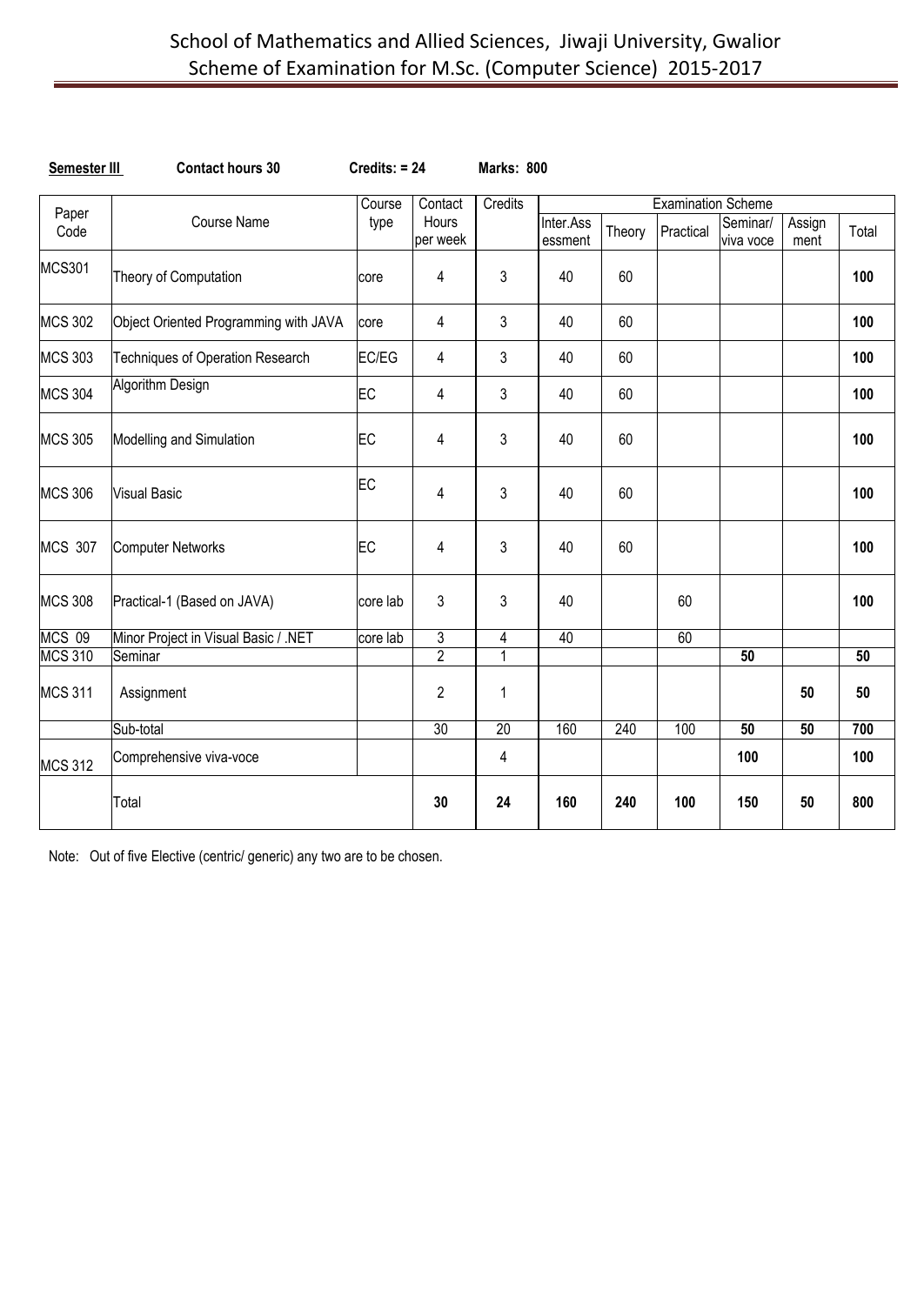| Semester IV       | <b>Contact hours 30</b>                      |            | $Credits: = 24$          |                | Marks: 800                |            |          |                       |                |       |
|-------------------|----------------------------------------------|------------|--------------------------|----------------|---------------------------|------------|----------|-----------------------|----------------|-------|
|                   |                                              | Course     | Contact                  | <b>Credits</b> | <b>Examination Scheme</b> |            |          |                       |                |       |
| Paper<br>Code     | <b>Course Name</b>                           | type       | <b>Hours</b><br>per week |                | Inter.Ass<br>essment      | Theor<br>V | Practica | Seminar/<br>viva voce | Assign<br>ment | Total |
| <b>MCS 401</b>    | <b>Systems Programming</b>                   | core       | 4                        | 3              | 40                        | 60         |          |                       |                | 100   |
| <b>MCS 402</b>    | Computer Graphics                            | core       | 4                        | 3              | 40                        | 60         |          |                       |                | 100   |
| <b>MCS 403</b>    | Neural Network                               | EC         | 4                        | IЗ             | 40                        | 60         |          |                       |                | 100   |
| <b>MCS 404</b>    | Parallel Processing                          | EC         | 4                        | 3              | 40                        | 60         |          |                       |                | 100   |
| <b>MCS 405</b>    | Image Processing                             | EC         | 4                        | IЗ             | 40                        | 60         |          |                       |                | 100   |
| <b>MCS 406</b>    | Internet & Web Technology                    | EC         | 4                        | 3              | 40                        | 60         |          |                       |                | 100   |
| <b>MCS 407</b>    | <b>Distributed Computing</b>                 | EC         | 4                        | IЗ             | 40                        | 60         |          |                       |                | 100   |
| <b>MCS</b><br>408 | Windows Programming & VC++                   | EC         | 4                        | 3              | 40                        | 60         |          |                       |                | 100   |
| <b>MCS 409</b>    | Mining<br>Data<br>Data<br>and<br>Warehousing | <b>IEC</b> | 4                        | 3              | 40                        | 60         |          |                       |                | 100   |
| <b>MCS 410</b>    | Bio-informatics                              | EC/EG      | 4                        | IЗ             | 40                        | 60         |          |                       |                | 100   |
| <b>MCS 411</b>    | Practical-1 (Based on Computer<br>Graphics)  | core lab   | $\overline{3}$           | 3              |                           |            | 60       |                       |                |       |
| <b>MCS 412</b>    | Major Project                                | core       | 3                        | 4              |                           | 100        |          | 100                   |                | 200   |
| <b>MCS 413</b>    | Seminar                                      |            | 2                        |                |                           |            |          | 50                    |                | 50    |
| <b>MCS 414</b>    | Assignment                                   |            | 2                        |                |                           |            |          |                       | 50             | 50    |
|                   | Sub-total                                    |            | 30                       | 20             | 160                       | 240        | 100      | 50                    | 50             | 700   |
| <b>MCS 415</b>    | Comprehensive viva-voce                      |            |                          | 4              |                           |            |          | 100                   |                | 100   |
|                   | Total                                        |            | 30                       | 24             | 160                       | 240        | 100      | 150                   | 50             | 800   |

Note: Out of five Elective (centric/ generic) any one is to be chosen. The elective paper can also be chosen from the other generic papers offered by the faculty of science.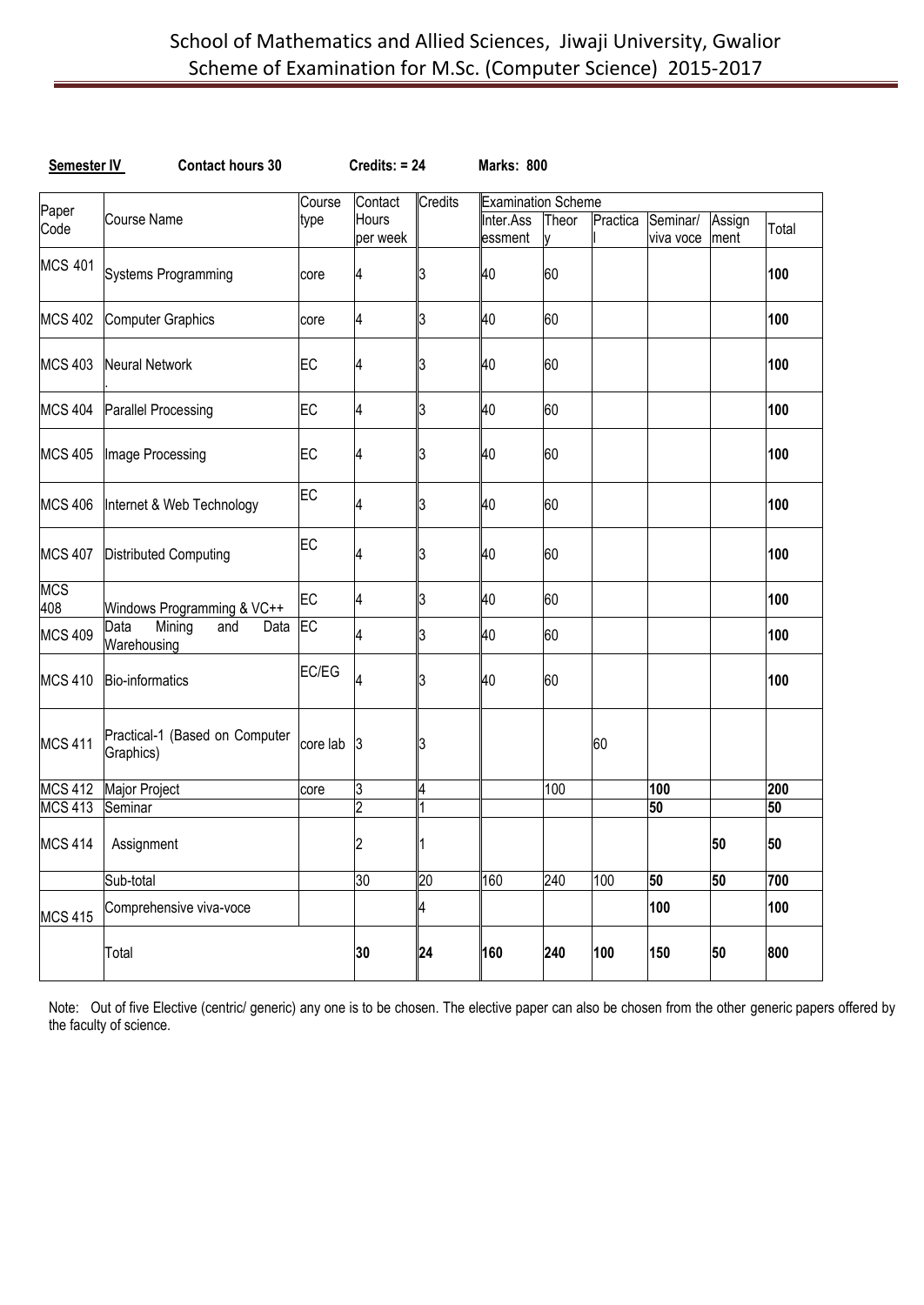| Paper          |                                 | Course | Contact       |     | Credits | <b>Examination Scheme</b> |        |           |                              |                 |       |
|----------------|---------------------------------|--------|---------------|-----|---------|---------------------------|--------|-----------|------------------------------|-----------------|-------|
| Code           | Course Name                     | type   | Hours<br>week | per |         | llnter.<br>Assessment     | Theory | Practical | Seminar/<br><b>VIVA VOCE</b> | Assignm<br>lent | Total |
| <b>MCS 101</b> | <b>Computer</b><br>Architecture | core   |               |     |         | 140                       | 60     |           |                              |                 | 100   |

### **Unit I**

Representation of Information: Introduction to computer system, computer generations, number systems (conversions and arithmetic operations), r's and (r-1)'s complements, integer and floating point representation, overflow and underflow, character codes (BCD, EBCDIC, ASCII, Gray, 2421 etc.), error detection and correction codes (hamming code, checksum), Boolean Algebra (definition and axioms), Karnaugh-map simplification (1-5 variables), logic gates.

#### **Unit II**

Combinational Circuits: (half adder, full adder, half subtractor, full subtractor, encoders, decoders, multiplexers, demultiplexers, adder-subtractor). Sequential circuits: types of sequential circuits, flip-flops, registers (buffer register, shift register, controlled shift register, bi-directional shift register), counters (ripple counter, synchronous counter, ring counter, up and down counter), construction of combinational and sequential circuits.

#### Unit III

Memory Organization: Semiconductor Memory (RAM (static and dynamic), ROM, PROM, EPROM, EEPROM), cache memory organization (associative mapping, direct mapping, set associative mapping), associative memory, magnetic memory (floppy disk, magnetic disks and tape), optical memory (CD-ROM, WROM, Erasable Optical Disk). Virtual memory organization: Address space and memory space, Address mapping using pages.

### Unit IV

Introduction to Microprocessor 8085 and 8086: characteristics of microprocessor, block diagram and pin diagram of 8085 and 8086,addressing modes and instruction set of 8085 and 8086, comparison of 8085 and 8086, assembly language of 8086 (variable declaration, array, conditional statement, looping).

# Unit V

Interfacing: Input-Output Interface (I/O bus and interface modules, I/O versus memory bus, Isolated versus memory mapped I/O), Asynchronous data transfer (Strobe Control, Hand Shaking), Modes of transfer (Programmed I/O, Interrupt Initiated I/O, DMA (Direct Memory Access), Bit-slice microprocessor.

# **Text Books:**

- 1. Computer System Architecture by M. Morris Mano.
- 2. Digital Logic and computer design by M. Morris Mano.

# **Reference Books:**

- 1. Digital Computer Electronics by Malvino Brown.<br>2. Digital Computer Fundamentals by Bartee.
- 2. Digital Computer Fundamentals by Bartee.<br>3. Microprocessor X86 programming by K.R.
- Microprocessor X86 programming by K.R. Venugopal.
- 4. Structured Computer Organization by Tanenbaum.
- 5. Advanced microprocessors and peripherals by Ray And Bhurchandi.
- 6. Computer Fundamentals by B. Ram.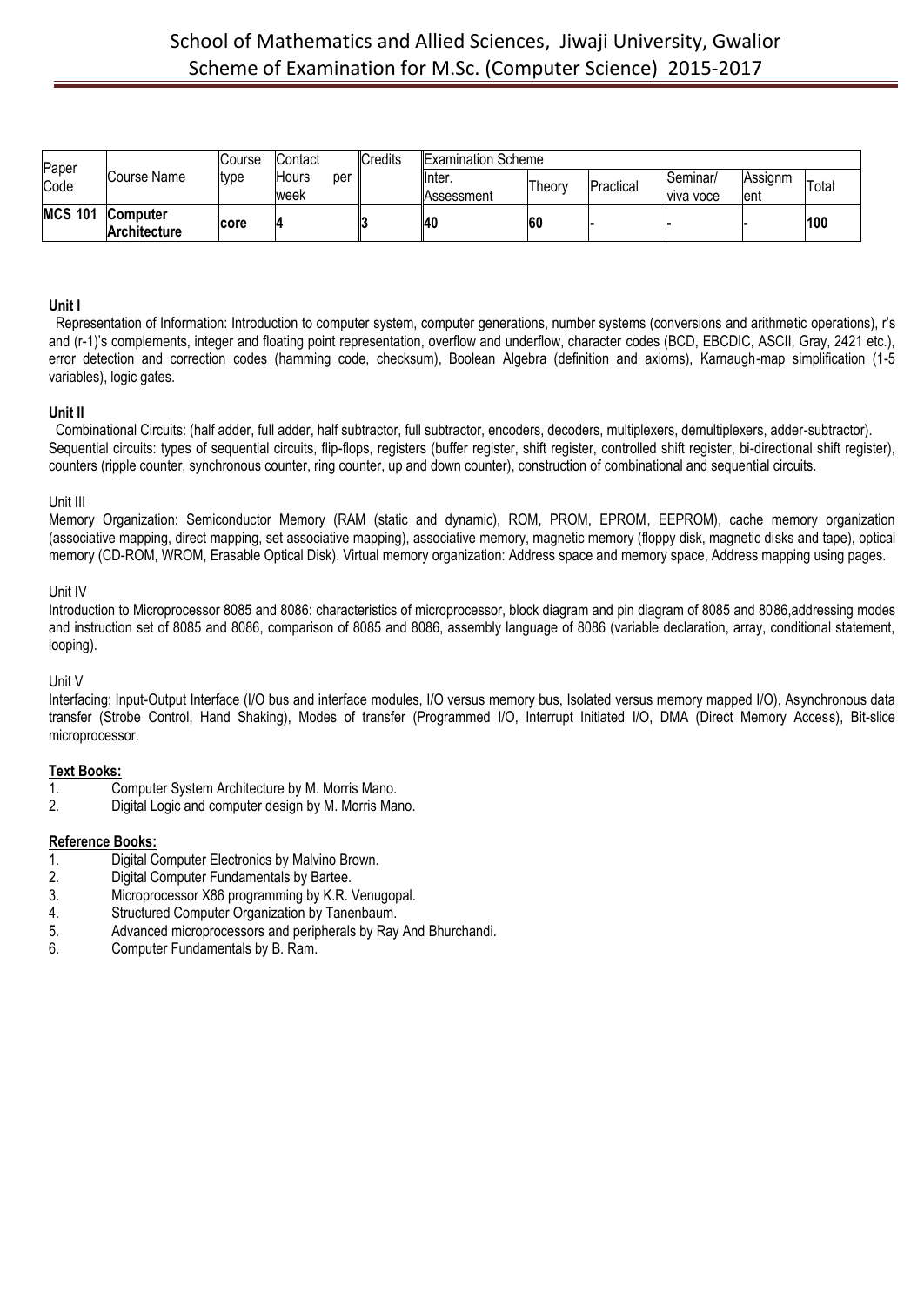| Paper          |                                                    |              | Course | Contact        | <b>Credits</b> | <b>Examination Scheme</b> |        |           |              |        |       |
|----------------|----------------------------------------------------|--------------|--------|----------------|----------------|---------------------------|--------|-----------|--------------|--------|-------|
| Code           | Course Name                                        |              | type   | <b>I</b> Hours |                | llnter.                   | Theory | Practical | Seminar/viva | Assign | Total |
|                |                                                    |              |        | per week       |                | Assessment                |        |           | voce         | Iment  |       |
| <b>MCS 102</b> | <b>Discrete</b><br><b>Mathematics</b><br>Structure | with<br>Data | core   |                |                | IAC                       | 60     |           |              |        | 100   |

### **Unit I**

Logic: propositions, the conditional and the biconditional statements, conjunctive and disjunctive normal forms and simplification. Sets: Introduction, Operations on sets, finite and infinite sets, countability of sets, mathematical induction and recursion, Principal of inclusion and exclusion. Relation: Introduction, properties of relation, equivalence relation, partial order relation, lattices, Pigeon Hole principle and its examples. Functions: Introduction, injective and surjective functions, inverse functions, composition of functions.

#### **Unit II**

Introduction to data structures: concept of data structures, data structure operations, algorithms, time and space analysis of algorithms, memory representation of arrays. Stacks and Queues: Introduction to stack and operations on stack, stack applications: infix, postfix, prefix, recursion, Tower of Hanoi, Introduction to queues and operations on queues, circular queues, dequeues.

### **Unit III**

Linked List: Introduction to linked list, Representation in memory, Header nodes, doubly linked list, circular linked list. Operations on linked listtraversing, insertion, deletion, searching and concatenation.

### **Unit IV**

Trees: definition & concepts, binary trees, representation of binary tree in memory, traversal of binary tree: inorder, preorder & postorder, binary search tree, heap, general trees, conversion of general trees to binary trees, minimal spanning tree, Kruskal and Prim's algorithm to find a minimal spanning tree.

Graphs: various definitions, diagraphs, multigraphs and weighted graphs, path and circuits, Eulerian path and circuits, Hamiltonian paths and circuits, planner graphs.

### **Unit V**

Searching & Sorting: sequential searching, binary searching, insertion sort, selection sort, quick sort, bubble sort, heap sort, merge sort, radix sort, comparison of sorting methods.

String processing: string storage, string operations, word processing: replacement, insertion, deletion, pattern matching algorithms.

Note:- Implementation of algorithms through C.

# **Text Books:**

- 1. Data Structure and Program Design by Robert Kruse.
- 2. Data Structures by Seymour Lipschutz, Schaum Outline Series
- 3. Discrete Mathematics by K.D.Joshi
- 4. Discrete Mathematics Structure for Computer Science by B. Kolman. and R.C. Busby, IInd Edition, Prentice Hall of India Pvt. Ltd.

New Delhi.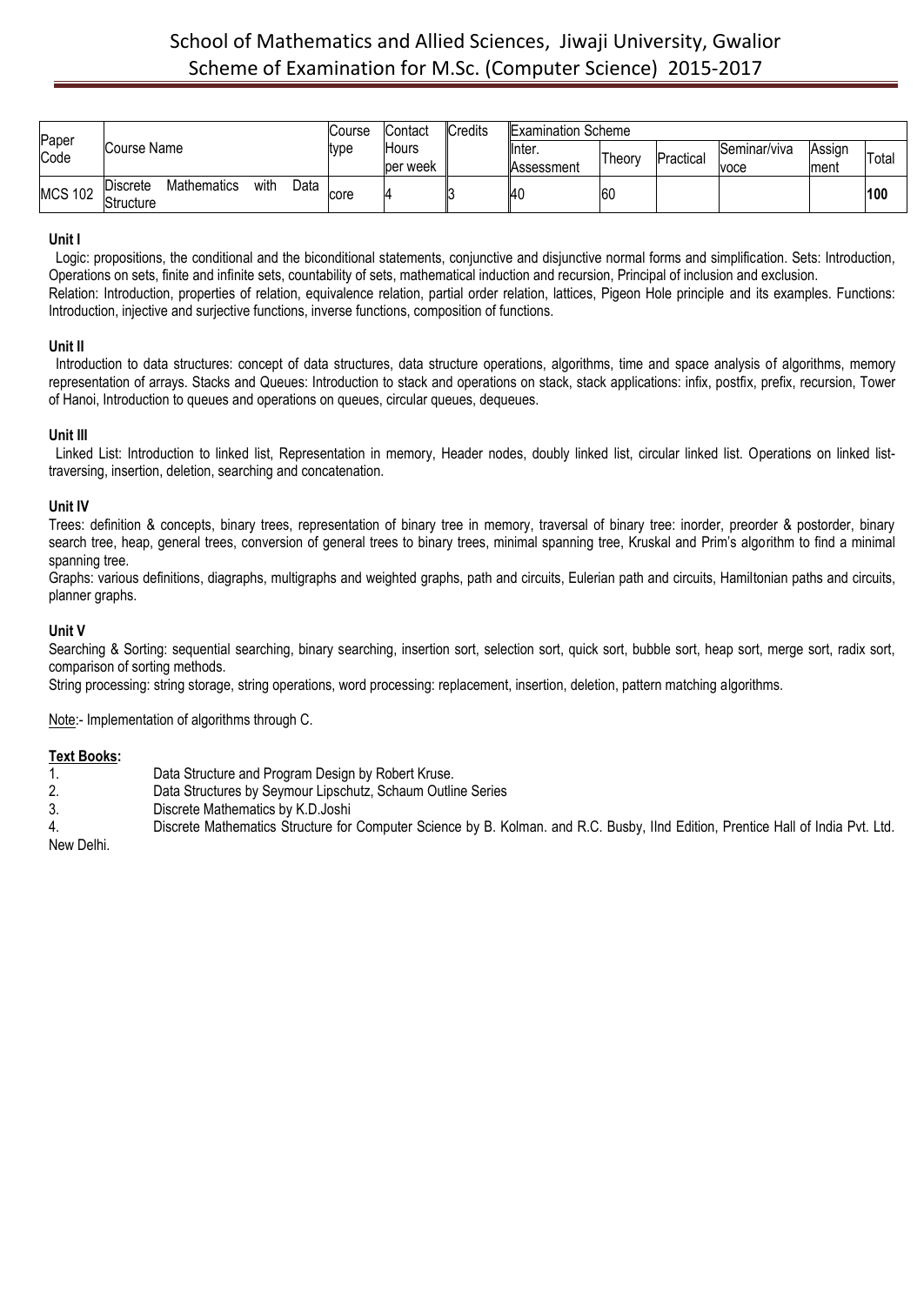| Paper          |                         | Course | <b>IContact</b>             | Credits | <b>Examination Scheme</b> |        |          |                             |                 |       |
|----------------|-------------------------|--------|-----------------------------|---------|---------------------------|--------|----------|-----------------------------|-----------------|-------|
| Code           | lCourse Name            | ltvpe  | <b>Hours</b><br>per<br>week |         | llnter.<br>Assessment     | Theory | Practica | <b>Seminar/viva</b><br>voce | Assign<br>Iment | Total |
| <b>MCS 103</b> | <b>Operating System</b> | core   |                             |         | 40                        | 60     |          |                             |                 | 100   |

### Unit I

Operating system: concept, definition, types: on-line system, off-line system, spooling, buffering, multiprogramming, multitasking, multiuser system, multiprocessing, batch processing system, time sharing systems, parallel systems, distributed systems, real time systems, Operating system services: system calls and system program.

# Unit II

File concepts-file support, access methods, allocation methods, directory systems, process concept, process scheduling, scheduling concepts, algorithms evaluation techniques, NTFS, HTFS, AFS.

### Unit III

Memory Management- monitors, swapping, MFT, MVT, compaction, paging, segmentation, paged segmentation, segmented paging, multilevel paging, Virtual Memory- demand paging, overlays, page replacement algorithms, thrashing, disk & drum scheduling -FCFS, SSTF, SCAN, C-SCAN, Look, C- Look.

# Unit IV

Deadlock- problem, prevention, avoidance, detection, recovery, concurrent processes, precedence graph, critical section problem, semaphores & its implementations, introduction to networks and distributed systems, distributed coordination.

# Unit V

Architecture of Unix O.S.: introduction to system concept buffer cache, buffer headers, structure of buffer pool, buffer retrieval, reading and writing disk blocks, advantage and disadvantage of buffer cache, i-node, structure of regular files, directories, conversion of path name to an inside, super block inode assignment to new file, allocation of disk blocks.

# **Text Books:**

- 1. Operating systems concepts by Silberschatz.
- 2. The design of the UNIX operating system by Maurice J. Bach.

# **Reference Book:**

1. Operating systems by Andrew S. Tanenbaum.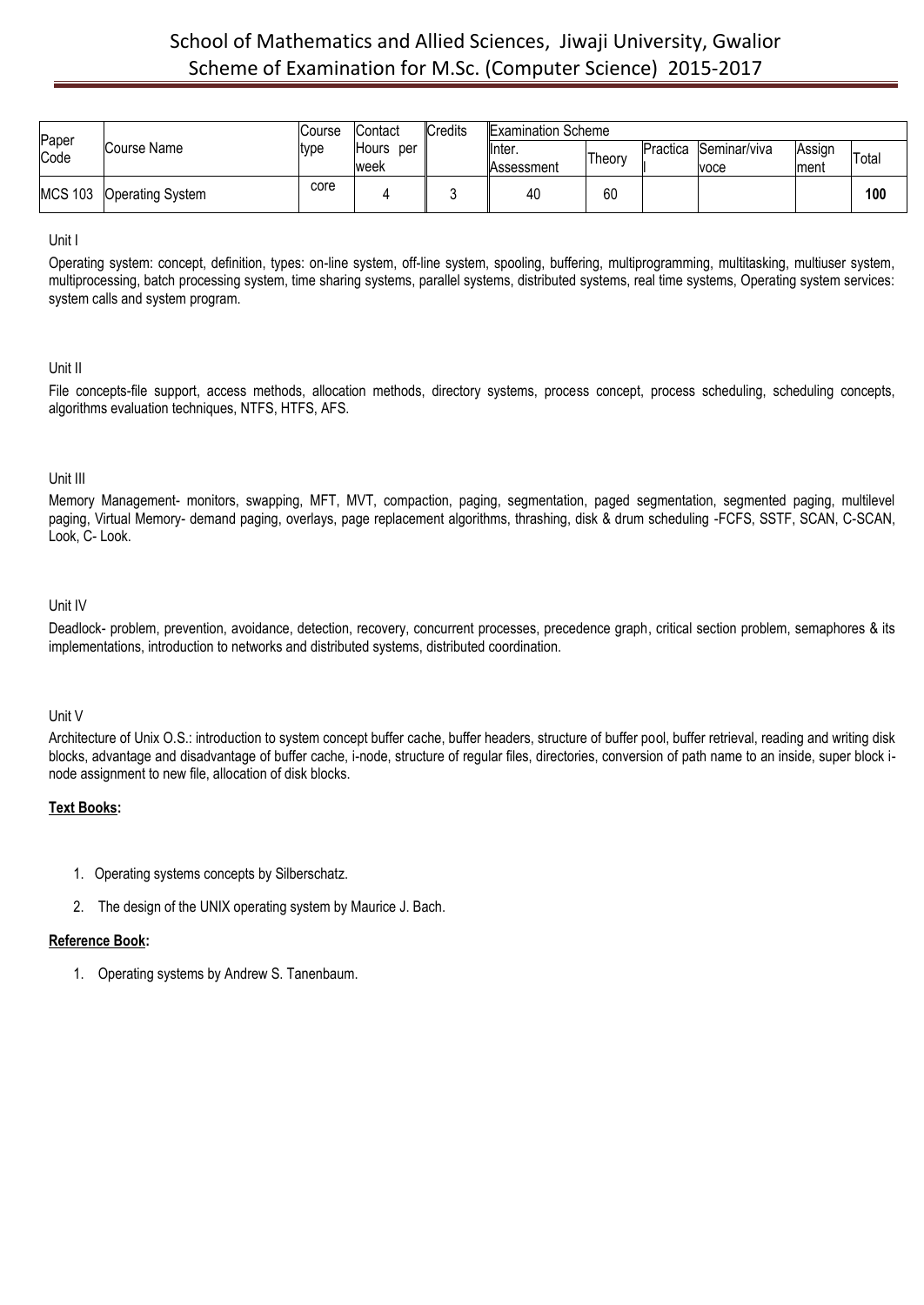| Paper             |                                                       | Course | Contact      | Credits | <b>Examination Scheme</b> |       |                   |                 |               |       |
|-------------------|-------------------------------------------------------|--------|--------------|---------|---------------------------|-------|-------------------|-----------------|---------------|-------|
| Code              | Course Name                                           | type   | <b>Hours</b> |         | Inter.Asses               | Theor | Practica Seminar/ |                 | <b>Assign</b> | Total |
|                   |                                                       |        | per week     |         | Isment                    |       |                   | viva voce Iment |               |       |
| <b>MCS</b><br>104 | <b>Object</b><br>Oriented Programming I<br>with $C++$ | core   |              |         | 4C                        | 60    |                   |                 |               | 100   |

### **Unit I**

Oops fundamentals: Oops vs. procedural programming, Oops terminology, data abstraction, data- hiding, class, object and methods, inheritance, polymorphism.

### **Unit II**

General C and C++ programs: including files, declaration and definition of variables, basic types, array, structures, conditional operators, operator precedence, and statements; if-else, case and loops. Functions, call by reference, call by value. Introduction to pointers, pointer arithmetic.

#### **Unit III**

Implementation of features of Oops in C++ (a): overloaded operator and functions, inline function, friend function. keywords eg. new, type conversions.

#### **Unit IV**

Implementation of features of Oops in C++ (b): derived classes, constructor and destructor, overriding, inherited member functions, multiple inheritance, this pointer. virtual functions and polymorphism.

#### **Unit V**

File Handling: classes for file stream operations, opening and closing a file, file opening modes, file pointers and their manipulations sequential access, random access, error handling, command line arguments, Exception Handling: basics of exception handling, handling mechanism, throwing mechanism, catching mechanism, rethrowing an exception.

#### **Text Books:**

- 1. ANSI C++ by Balagurswamay.
- 2. Let us C by Kanetkar.

# **Reference Books:**

1. Object oriented programming in Microsoft C++ by Robert Lafore, Galgotia publication.

2. ANSI C by Balaguruswamy.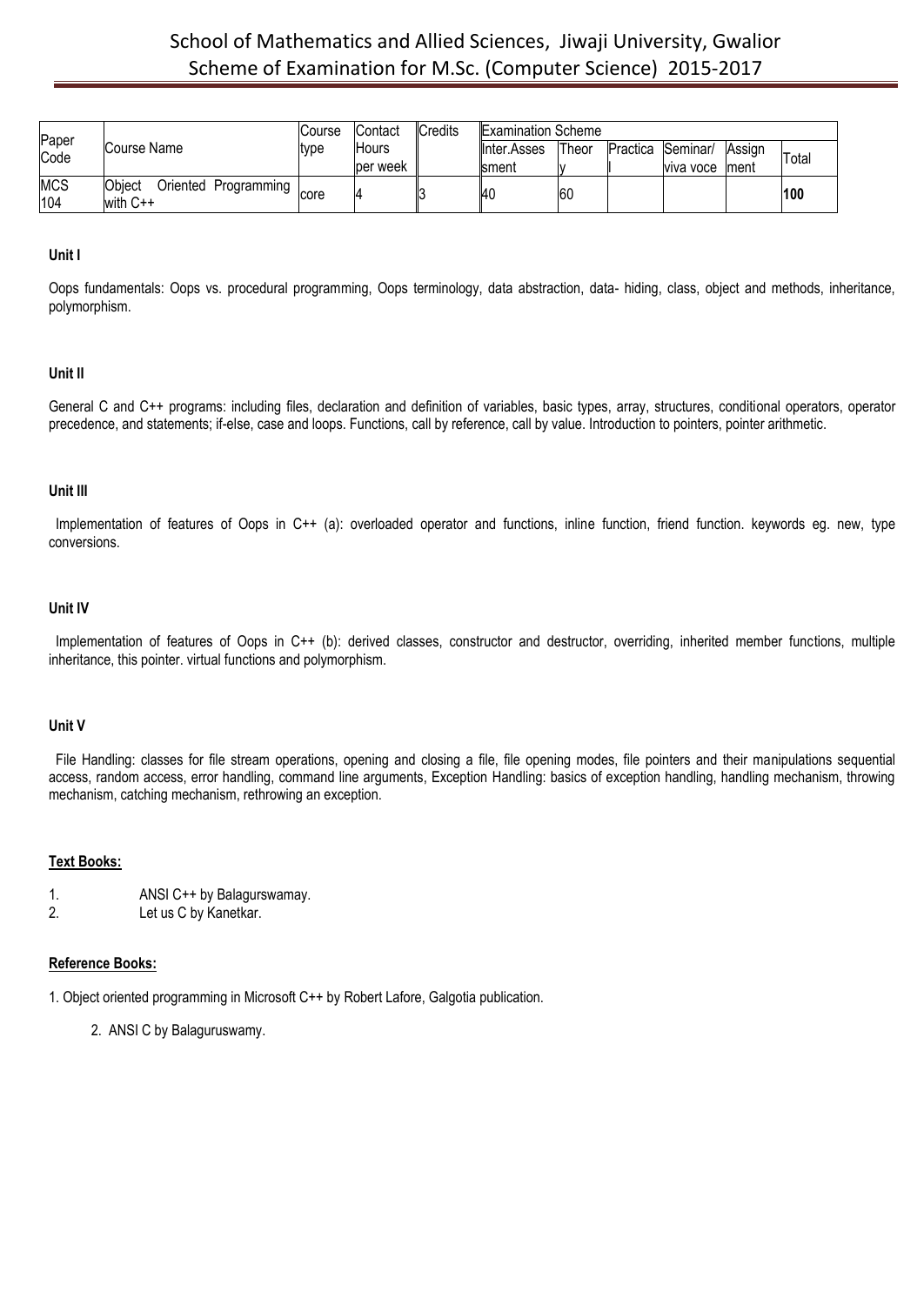|               |                                                          | Course | Contact  | <b>Credits</b> | <b>Examination Scheme</b> |              |                   |               |       |
|---------------|----------------------------------------------------------|--------|----------|----------------|---------------------------|--------------|-------------------|---------------|-------|
| Paper<br>Code | Course Name                                              | type   | Hours    |                | <b>I</b> Inter.Ass        | <b>Theor</b> | Practica Seminar/ | <b>Assign</b> | Total |
|               |                                                          |        | per week |                | essment                   |              | viva voce         | <b>Iment</b>  |       |
| <b>MCS201</b> | Computer Oriented Numerical & core<br>Statistical Method |        |          |                | I40                       | <b>60</b>    |                   |               | 100   |

# Unit I

Solution of transcendental and polynomial equations in one variable and solutions of system of linear equations. Errors in numerical calculations, Bisection method, Iteration method, Newton Rapson method, False Position method, Jacobi Iterative method, Gauss Seidel method, Gauss Elimination method.

### Unit II

Newton's interpolation formulas, Lagrange's interpolation formula, Newtons divided Difference interpolation formula, Hermite's problem and Hermite's interpolation, Spline interpolations.

# Unit III

Numerical Differentiation and Integration: Numerical differentiation, numerical integration, Trapezoidal rule, Simpson's 1/3 rule, Newton Cotes formulas, Gauss Legendre, Chebyshev formula.

# Unit IV

Numerical Solution of Ordinary Differential Equations: O.D.E. of first order, Euler, Picards and Tailors series method, Runge-Kutta Method, Predictor-Corrector method.

# Unit V

Discrete Probability: various definitions additive and multiplicative theorem & problems, Bayes' Theorem, Basic concept of Probability distribution, Binomial distribution, Poisson Distribution, normal distribution, correlation and regression analysis, Monte Carlo techniques.

- 1. Numerical algorithms computations in science and engineering by E. V. Krishnarnurthy and S.K. Sen.
- 2. Numerical methods by E.S.Sastry.
- 3. Basic statistical computing by D.Cook, A.H. Vraven.
- 4. Numerical Methods for Scientistics and Engineers by M.K.Jain.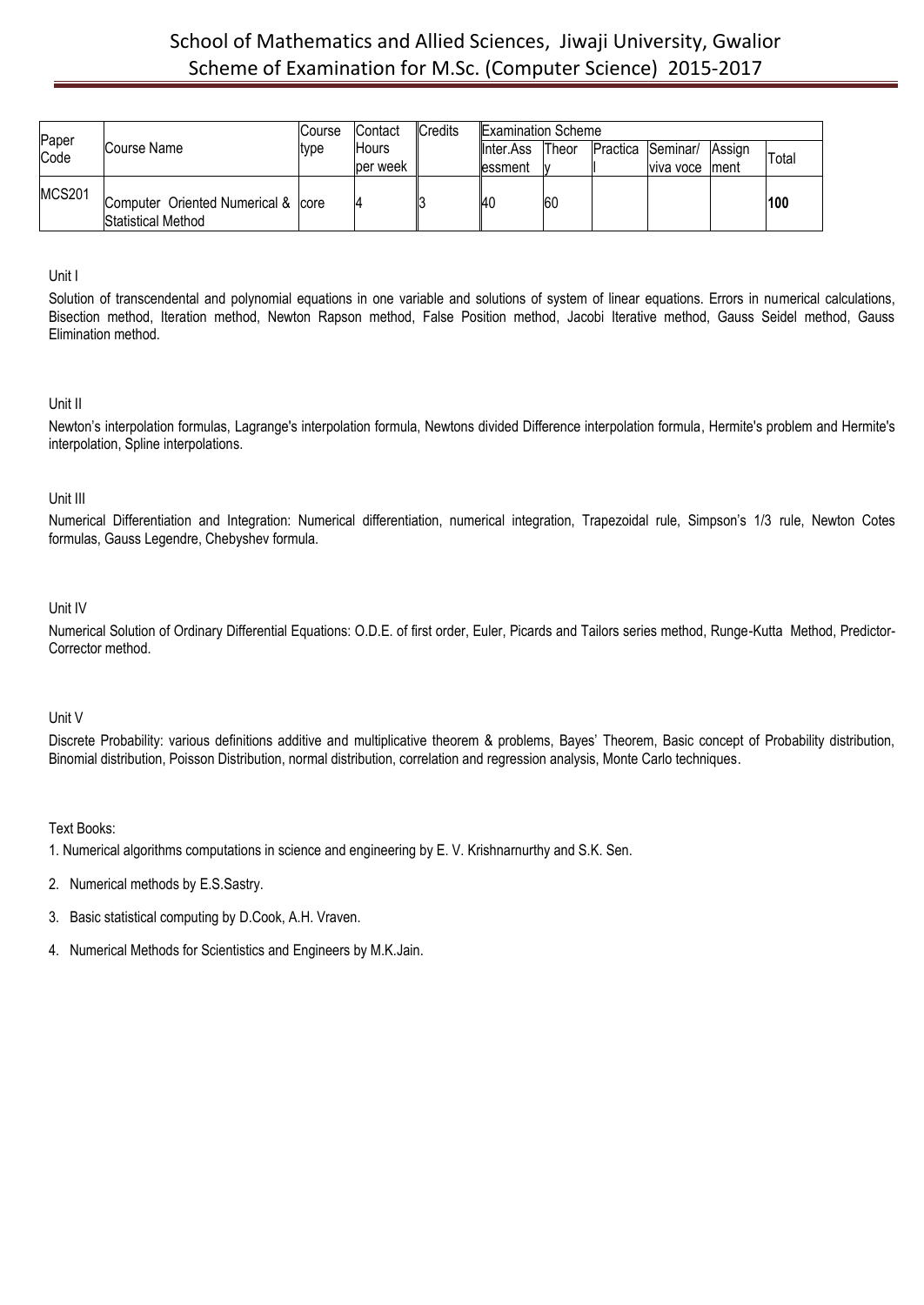| Paper |                              | Course | <b>Contact</b> | Credits | <b>Examination Scheme</b> |              |                   |                 |        |       |
|-------|------------------------------|--------|----------------|---------|---------------------------|--------------|-------------------|-----------------|--------|-------|
| Code  | Course Name                  | type   | <b>Hours</b>   |         | <b>I</b> Inter.Ass        | <b>Theor</b> | Practica Seminar/ |                 | Assign | Total |
|       |                              |        | ber week       |         | lessment                  |              |                   | viva voce Iment |        |       |
|       | MCS 202 Software Engineering | core   | J              |         | 40                        | <b>60</b>    |                   |                 |        | 100   |

# **Unit I**

Introduction to Software Engineering: Software development life cycle, project size and its categories. Software team Structure-democratic, chief programmer and hierarchical team structures, project control. Life cycle models-Spiral model, Waterfall model, Prototyping model. Software cost estimation techniques-Expert judgment, Delphi cost estimation techniques, WBS cost estimation techniques, COCOMO model.

### **Unit II**

Software Design: fundamental design concepts, abstraction, information hiding, structure, modularity, modules and modularization criteria, coupling and cohesion. Design-notations- data flow diagrams, structure charts, HIPO diagrams, procedure templates, pseudo codes, structured flowcharts, structured english, decision tables. Design techniques-stepwise refinement, structured design, integrated top-down development. Object oriented design concept and methods, class and object definition, refinery operation.

### **Unit III**

Software Quality Assurance: quality concepts, metrics for software quality, software quality assurance, SQA activities, software reviews, formal technical reviews, software reliability.

### **Unit IV**

Software testing techniques: Software testing fundamentals, white box testing, basis path testing, control structure testing, black box testing. Software testing strategies: strategic approach to software testing, unit testing, integration testing, validation testing, system testing.

### **Unit V**

Computer Aided Software Engineering: building blocks for CASE, taxonomy of CASE tools, Integrated CASE environments.

Brief introduction to Ada and features relevant to software engineering.

- 1. An Integrated approach to Software Engineering by Pankaj Jalote.
- 2. Software Engineering Concepts by Richard Fairley.
- 3. Software Engineering by R.S. Pressman.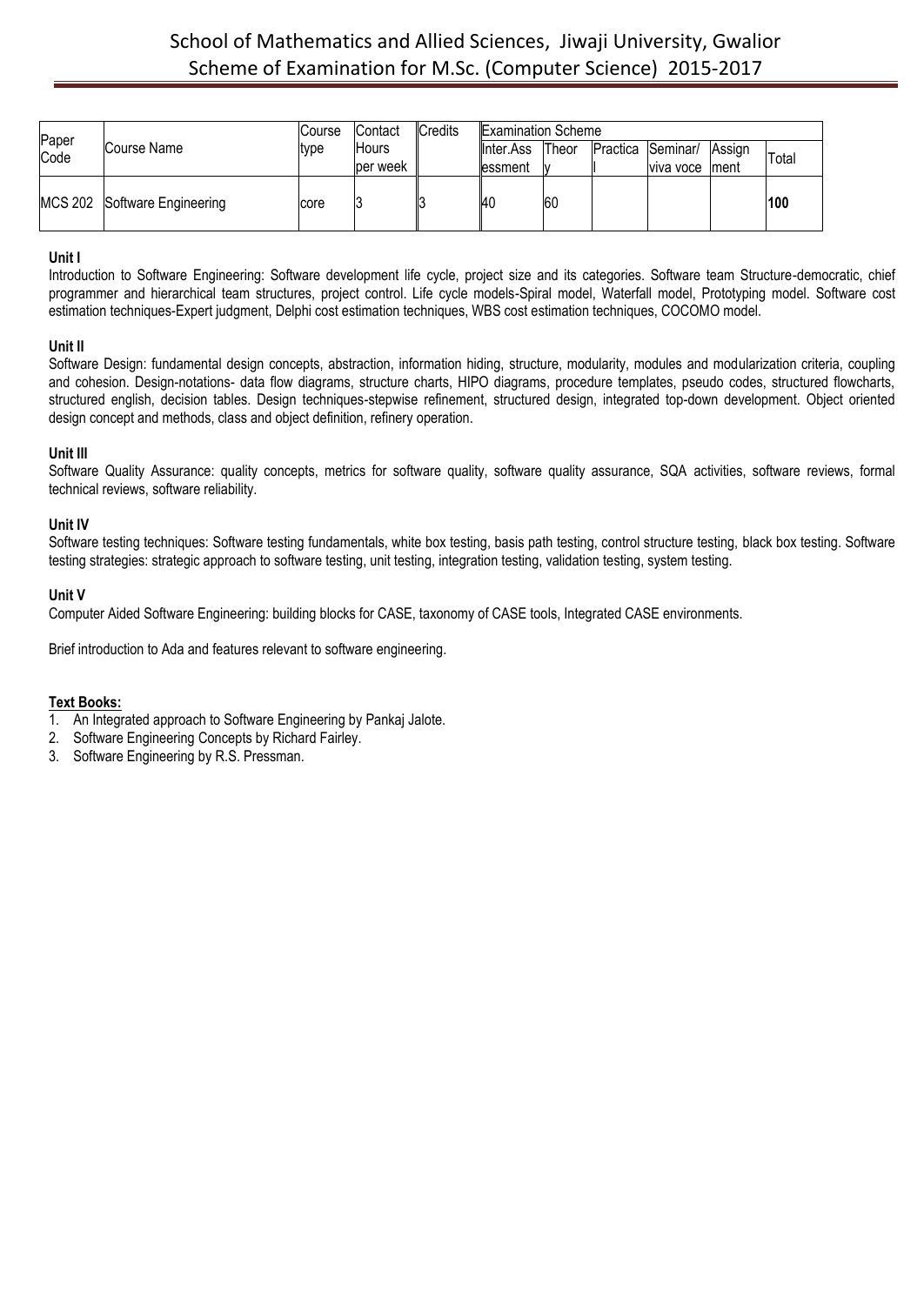|                |                                                   | Course | <b>Contact</b> | Credits | <b>Examination Scheme</b> |           |                   |                 |               |       |
|----------------|---------------------------------------------------|--------|----------------|---------|---------------------------|-----------|-------------------|-----------------|---------------|-------|
| Paper<br>Code  | Course Name                                       | type   | <b>Hours</b>   |         | linter.Ass                | Theor     | Practica Seminar/ |                 | <b>Assign</b> | Total |
|                |                                                   |        | ber week       |         | lessment                  |           |                   | viva voce Iment |               |       |
| <b>MCS 203</b> | Database Management System core<br>(Oracle Based) |        |                |         | -14u                      | <b>60</b> |                   |                 |               | 1100  |

### Unit I

Introduction to E-R Model & Relational Algebra: Introduction, advantage of DBMS approach, various views of data, data independence, schema & sub-schema, primary concept of data models, Data base languages, Database Administrator & users, Data dictionary, Overall System architecture. E-R Model: basic concept, design issues, mapping constraints, keys, ER-diagram, weak and strong entity sets, specialization & generalization, aggregation, design of ER Schema to tables.

# Unit II

Relational Model: domains, relations, relational databases, various types of keys (super, candidate, primary, alternate, secondary, foreign keys), structure of Relational Algebra, Relational Algebra with extended operations, modifications of databases, idea of relational calculus.

### **Unit III**

SQL, Functional Dependencies & Normalization: basic structure of SQL , set operations, aggregate functions, null values, nested sub-queries, views, modification of databases, join relations, DDL, DML, Assertion and Triggers: basic definitions, trivial and non trivial dependencies, closure set of dependencies & of attributes, canonical cover. Introductions to normalization: loss less and lossy decomposition, First, second and third normal forms, dependency preservation, BCNF, multi-valued dependencies and fourth normal form, join dependencies and fifth normal form.

### **Unit IV**

Transactions, Concurrency & Distributed Databases: basic concept of transaction, ACID properties, transaction state, concurrent executions, basic idea of serializability, basic idea of concurrency control, basic idea of deadlock, failure classification, data access. Recovery & Atomicity -log based recovery, deferred database modification, immediate database modification, check points. Distributed Databases: basic idea, distributed data storage, data replication, data fragmentation (horizontal, vertical & mixed).

# **Unit V**

Storage Structure, File Organization, Network & Hierarchical Model: overview of physical storage media, magnetic disks (performance and optimization), basic idea of RAID, File organization, organization of records in files, basic concept of indexing, ordered indices. Network model, Hierarchical Models: Basic Idea, Data structure diagram, DBTG model, Implementation of Network model, Tree structure diagram, Implementation technique of Hierarchical model, comparison of three models.

# **Text Book:**

1. Database System Concepts by A.Silberschatz, H.Korth (3rd edition) McGraw Hill Pub.

# **Reference Books :**

- 1. An Introduction to Database System by C.J. Date (6th edition) Addison Wesley.
- 2. An Introduction to Database System by B.C. Desai, Galgotia Publication.
- 3. Fundamentals of Database System by Elmasri & Navathe(3rd edition)Addison Wesley.
- 4. Database Management System by Alexix Leon Mathews Leon
- 5. Oracle 8 The complete reference by Koch & Loney, Oracle Press .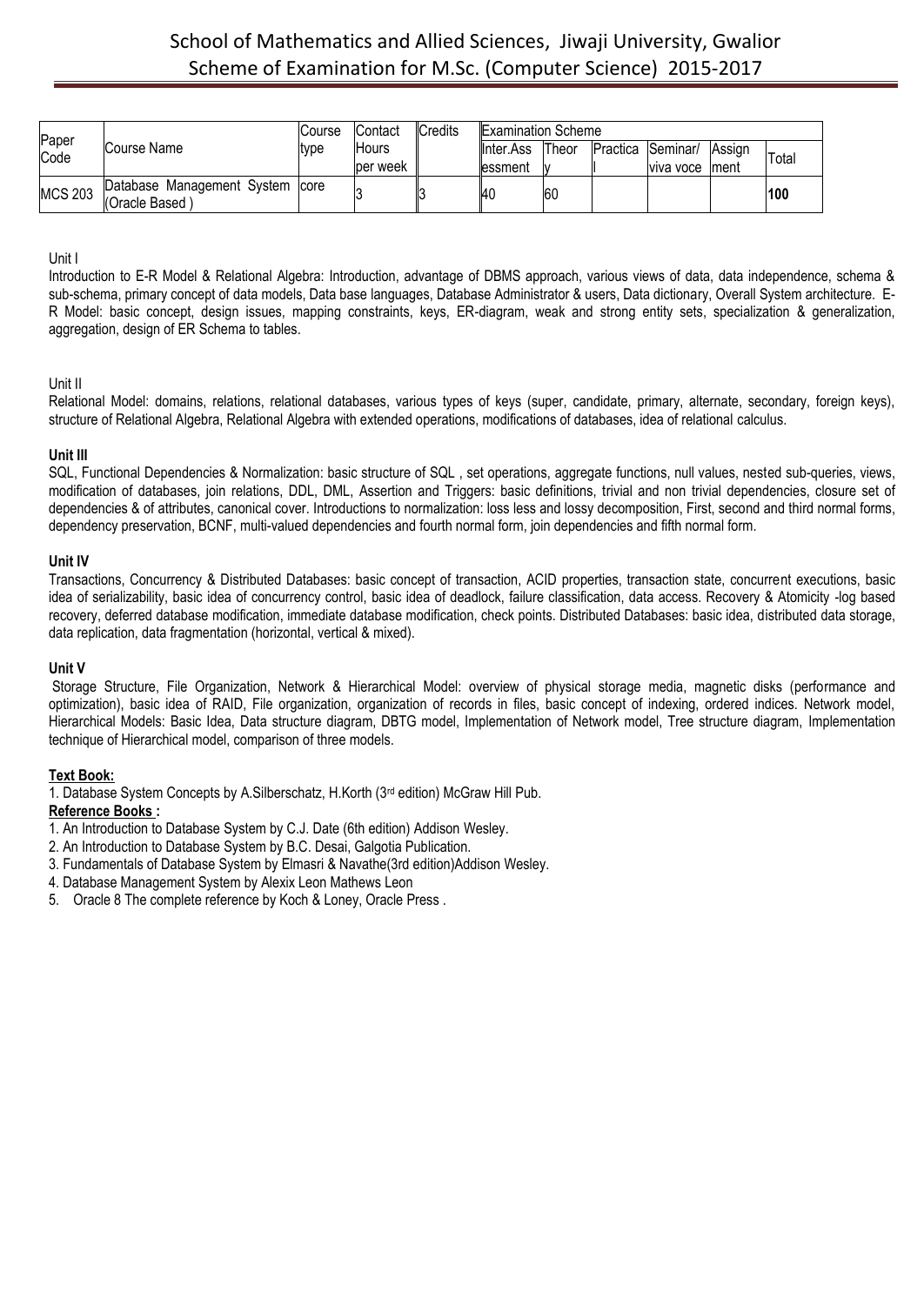|                   |                   | Course | Contact           | <b>Credits</b> | <b>Examination Scheme</b>  |       |          |                       |                 |       |
|-------------------|-------------------|--------|-------------------|----------------|----------------------------|-------|----------|-----------------------|-----------------|-------|
| Paper<br>Code     | Course Name       | type   | Hours<br>ber week |                | linter.<br>Assessm<br>lent | Theor | Practica | Seminar/<br>viva voce | Assign<br>Iment | Total |
| <b>MCS</b><br>204 | Computer Networks | core   | 14                |                | 140                        | 60    |          |                       |                 | 100   |

# **Unit-I**

Basic Concept of Computer Network : Line Configuration, Topology, Transmission Modes, Categories of Network, Signals (Analog & Digital), Encoding and Modulation : ( Digital to Digital Conversion, Analog to Digital Conversion, Digital to Analog Conversion, Analog to Analog Conversion), Multiplexing, Layered network architecture, ISO-OSI Reference Model,

# **Unit –II**

Transmission media, Error detection, parity check codes, CRC, Hamming code, Data Link Protocols Stop and wait protocol, Noise free and noisy channels, Sliding window protocol (Go Back n ARQ, Selective Reject ARQ), HDLC data link protocol, Asynchronous transfer mode (ATM) : ATM cells, header and cell formats, layers in ATM , class 1,2,3,4, traffic.

# **Unit-III**

Random Access Data Networks: Concept of Random access, pure ALOHA, slotted ALOHA. Local Area Networks: -IEEE 802.3, 802.4 and 802.5 protocols, FDDI protocol.

# **Unit-IV**

Network Layer Protocols: Design Issues, virtual circuits and datagram, routing Algorithms, Flow and Congestion control: General principles, window flow control, packet discarding, traffic shaping, choke pocket, dead locks and their avoidance.

### **Unit-V**

Presentation and Application Layer protocols: presentation concepts, SNMP, Abstract syntax Notation 1 (ASN 1), Cryptography: substitution and transposition ciphers, DES, DES Chaining, Breaking DES, Public Key Cryptography, authentication protocols, electronic mail.

TextBooks:-

- 1. A.S. Tanenbaum "Computer Networks" PHI
- 2. Data Communication and Networking : Behrouz A. Frozen

### Reference Books:-

- 1. J.F. Hayes "Modelling and Analysis Computer Communication Networks"
- 2 D. Bestsekas and R. Galleger "Data Networks", PHI 2nd edition.
- 3 D.E. Comer "Internetworking with TCP/IP" PHI.
- 4 G.E. Keiser "Local Area Networks" McGraw Hills.
- 5 W. Stallings "Data & computer communication" Maxwell international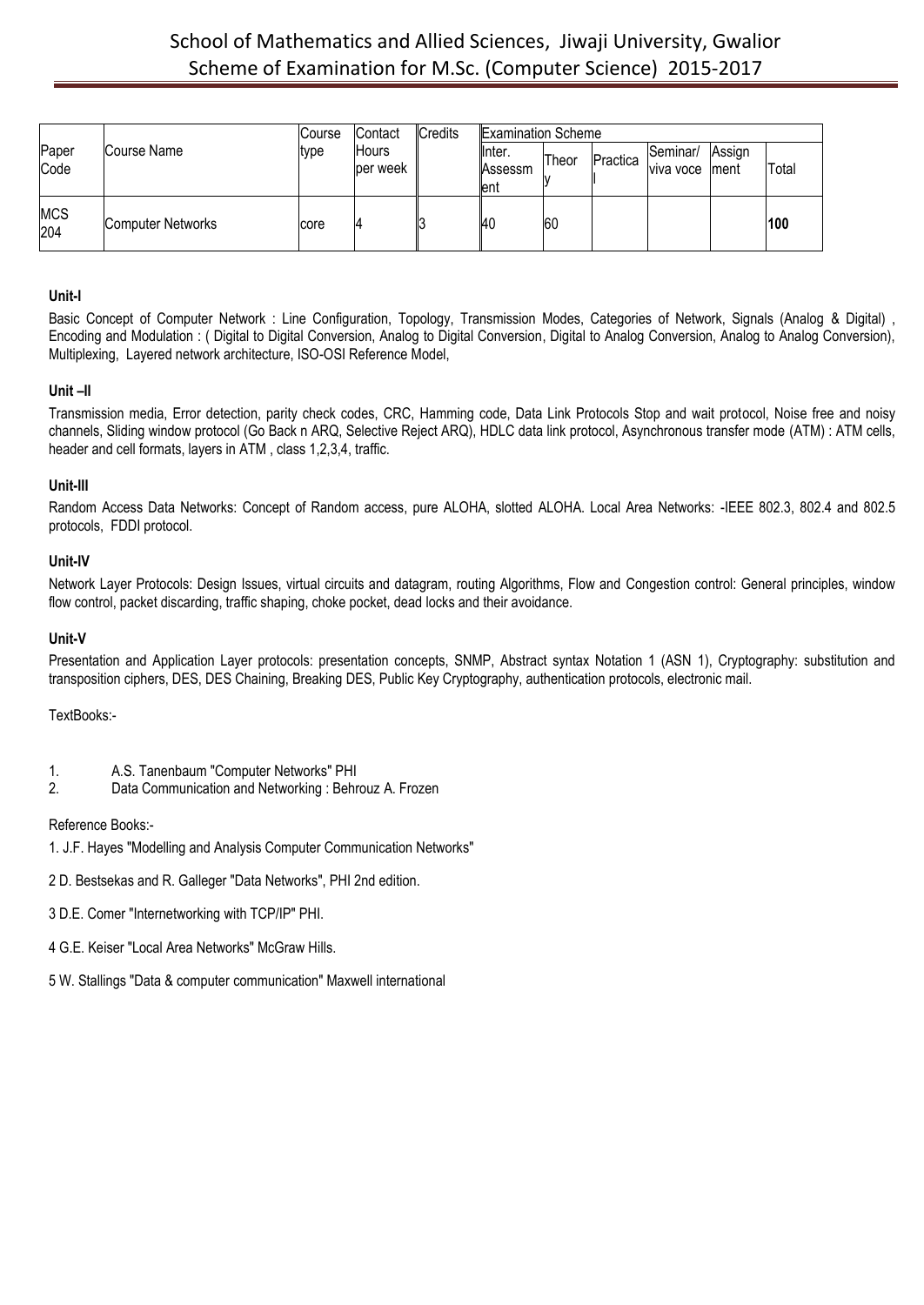|               |                       | <b>Course</b> | Contact  | Credits | <b>Examination Scheme</b> |              |                   |               |       |
|---------------|-----------------------|---------------|----------|---------|---------------------------|--------------|-------------------|---------------|-------|
| Paper<br>Code | Course Name           | type          | Hours    |         | <b>I</b> Inter.Ass        | <b>Theor</b> | Practica Seminar/ | <b>Assign</b> | Total |
|               |                       |               | per week |         | essment                   |              | viva voce         | Iment         |       |
| <b>MCS301</b> | Theory of Computation | core          | 14       |         | I40                       | <b>60</b>    |                   |               | 100   |

### Unit I

Mathematical Preliminaries: principal of mathematical induction / strong mathematical induction, automation systems, DFA, NDFA, NDFA to DFA conversion & related theorem, 2DFA, Crossing Sequences, Design of Finite Automata, Mealy and Moore machines: Properties & Construction. Minimization of FA.

### Unit II

Phrase structured grammar: Chomsky classification, construction of grammar, derivation of language generated by grammar, closure properties of family of languages: union, concatenation, complement, intersection, kleene star, transpose, homomorphism, substitution & related theorem.

# Unit III

Regular Expression: Equivalence of R.E. to FA & related theorems, DFA with Null moves, Arden's theorem and conversion of T.S. into R.E. and vice versa, equivalence of two finite automata, pumping lemma and its application, conversion of regular grammar to FA and vice versa, closure properties, decision algorithms.

#### Unit IV

Context free grammar & push down automata: definition, derivation tree, ambiguity & unambiguifying CFG, reduced grammer (no proof), removal of null & unit production (no proof), CNF & GNF (no proof), closure properties, decision algorithms, CYK membership algorithms, pumping lemma and its application. Push Down Automata: definition, I.D., determinism and non-determinism, construction of PDA, relation of PDA and CFG, conversing of PDA into CFG & CFG into PDA (no proof). 2way PDA, Linear bounded Automata. Parsing: top down and bottom up parsing.

#### Unit V

Turing Machines: definition, I.D., determinism and non-determinism in TM, Multitape, Multitrack & Multihead TMs, construction of TM, undecidable problems, post correspondence problem, modified PCP, Introduction to complexity theory, Russel's Paradox, NP-completeness.

# **Text Book:**

1. Mishra & Chandarshekharan: Theory of Computer Science, PHI.

# Reference Books:

- 1. Introduction to Automata theory, Languages & Computation by Hoperoft & Ullman, Narosha Publishing House.
- 2. Theory of Computation by Lewish Papadimutrau, PHI, New Delhi.
- 3. Elements of Discrete Mathematics by C. L. Liu, Mc. Graw Hill.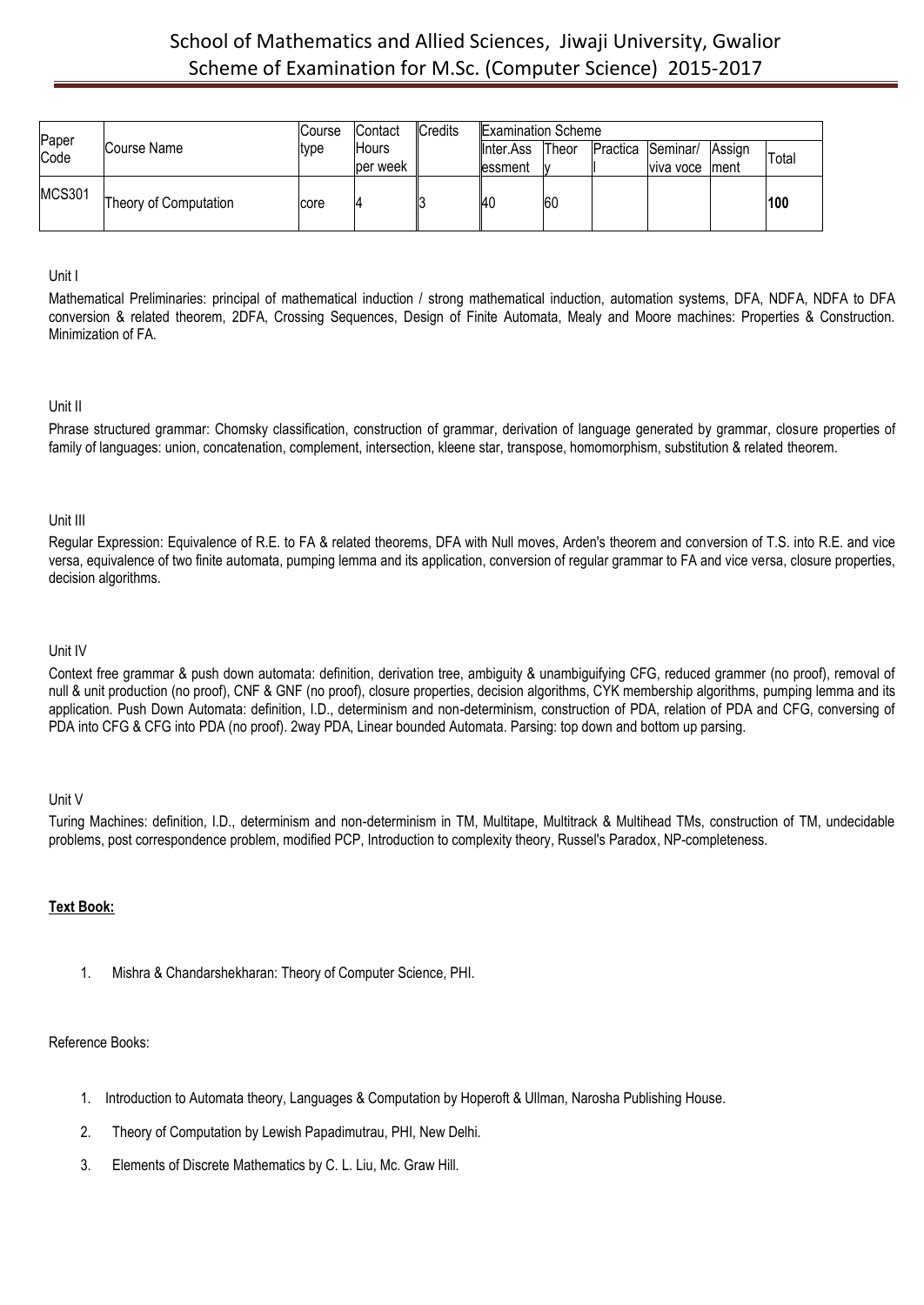| Paper          |                        |    |           | Course | <b>Contact</b> | Credits | <b>Examination Scheme</b> |       |                   |           |        |       |
|----------------|------------------------|----|-----------|--------|----------------|---------|---------------------------|-------|-------------------|-----------|--------|-------|
| Code           | Course Name            |    |           | type   | Hours          |         | <b>II</b> nter.Ass        | Theor | Practica Seminar/ |           | Assian | Total |
|                |                        |    |           |        | per week       |         | lessment                  |       |                   | viva voce | Iment  |       |
| <b>MCS 303</b> | Techniaues<br>Research | 0t | Operation | EC/EG  |                |         | 40                        | 60    |                   |           |        | 100   |

#### **Unit I**

Introduction: nature and meaning of O.R. Modelling in operations research, features of operation research, scope of operations research. Linear Programming Problem: formulation of L.P.P. solution of L.P.P. graphical method, simplex methods, duality.

#### **Unit II**

Assignment problems: Mathematical formulation, Reduction theorem, methods of solving the assignments problems, Unbalanced assignment problem, Transportation problem: formulation, basic feasible solution: North-West-Corner method, least cost method, Vogel's approximation method, Optimum solution: Modi method.

#### **Unit III**

Project management: introduction, network diagram representation, time estimates and critical path in network analysis, project evaluation and review techniques. Job sequencing: processing n jobs through 2 machines, processing n jobs through 3 machines, processing 2 jobs through m machines.

#### Unit IV

Queuing Theory: introduction, queuing system Transient and steady traffic inlets, Distribution of arrival distribution of departure, M/M/I: ∞/ FCFS model. Replacement problems: replacement policy for items whose maintenance cost increases with time and money value is constant.

#### **Unit V**

Deterministic Inventory Models, what is inventory, types of inventory, inventory decisions, how to develop n variables model, costs involved in inventory problems, variables in inventory problem, classification of characteristics of inventory systems, EOQ model without shortage.

#### **Text Books:**

- 1. Operations Research by Taha.<br>2. Operations Research by SDS
- 2. Operations Research by S D Sharma.

#### **Reference Books:**

1. Introduction to Operations Research (Sixth Edition) by F.S. Hillier and G.J. Lieberman, Mc Graw Hill International Edition, Industrial Engineering Series, 1995.

2. Linear Programming by G. Hadley, Narosa Publishing House, 1995.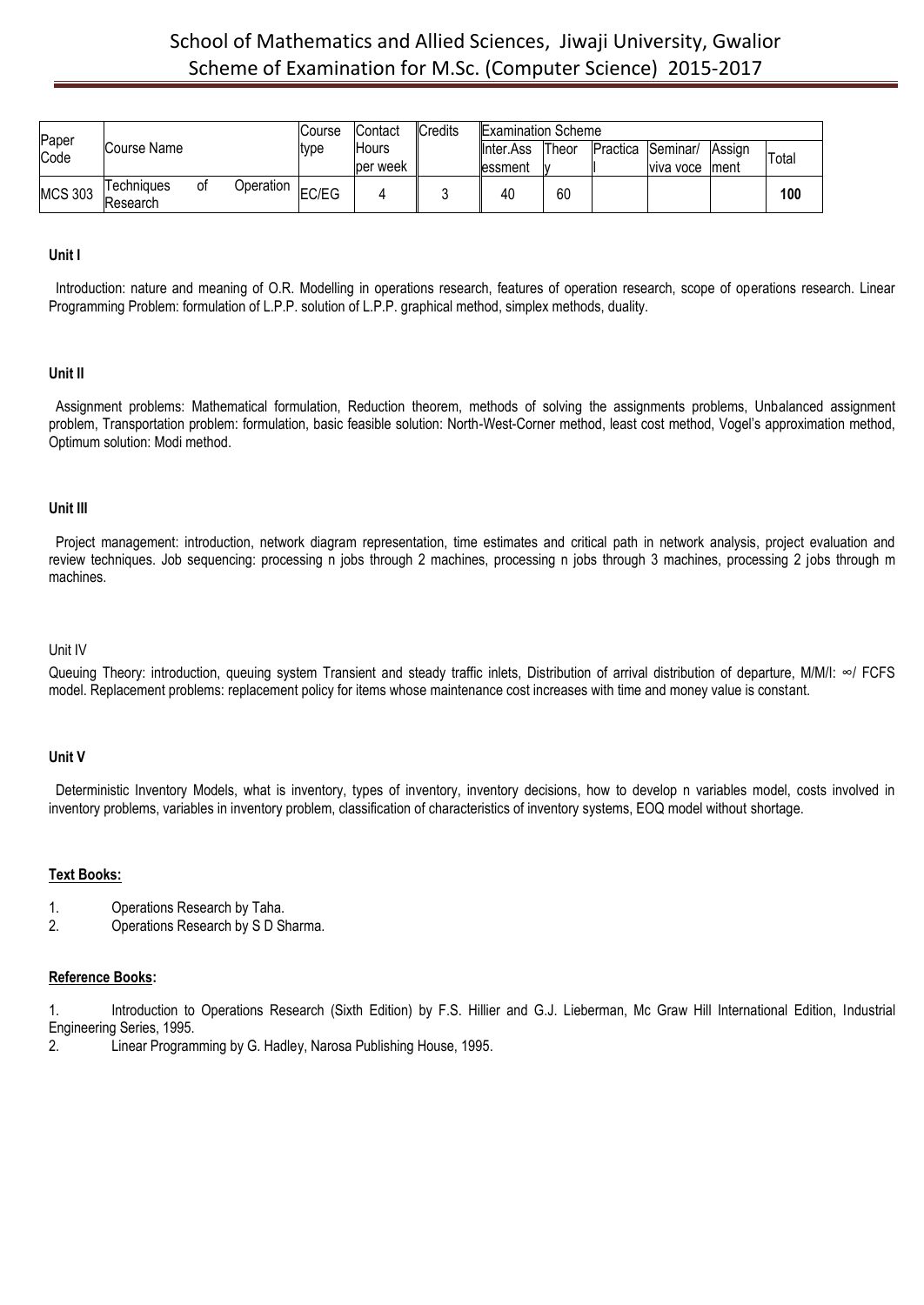| Paper          |                                       | Course | Contact           | Credits |                               |        | <b>Examination Scheme</b> |                         |                |       |
|----------------|---------------------------------------|--------|-------------------|---------|-------------------------------|--------|---------------------------|-------------------------|----------------|-------|
| Code           | Course Name                           | type   | Hours<br>per week |         | <b>Ilnter.Ass</b><br>lessment | ⊺heorv | Practical                 | lSeminar/<br>Iviva voce | Assign<br>ment | Totai |
| <b>MCS 302</b> | Object Oriented Programming with JAVA | core   |                   |         | 40                            | 60     |                           |                         |                | 100   |

Unit I

The overview of Java: Introduction of Java and Object Oriented Programming, data types, variables, literals, type conversion and casting, operators and expressions arrays, control statements (if, switch, while, do-while, for, break, continue, return).

# Unit II

Introduction to classes: class fundamentals, declaring objects, introduction of methods and constructors, finalize() method, this keyword, overloading of methods and constructors, exploring the string class ,nested and inner classes, command line arguments. Inheritance (basics, use of super keyword, multilevel inheritance, method overriding, abstract classes, use of final with inheritance.)

# Unit III

Interfaces Exception handling and Multithreading:- packages (defining a package, understanding of classpath, access protection, importing packages). Interfaces (defining an interface, implementation, inheritance in interfaces). Exception Handling (fundamentals, exception types, try and catch, multiple catch clauses, nested try, throw, throws, finally, creation of your own exception sub classes).

# Unit IV

Multithreaded Programming (main thread, creating a thread), implementing Runnable Interfaces and Extending Thread class, Use of is Alive(), join(), sleep(), wait(), notify(), notifyall(), suspend() and resume() functions and synchronization.

# Unit V

Special Features of Java: Introduction of Applet class (Applet basics, architecture, simple applet display methods), Introduction to AWT, Event Handling (Delegation event model, Event classes and Event Listener Interfaces), Basic Introduction of Java Beans and Servlets.

- 1. The complete reference Java 2 by Pattrick Naughton and Herbert Schieldt.
- 2. Beginning Java 2 by Ivor Horton (Wrox Publication).
- 3. Mastering Java 2 by BPB Publication.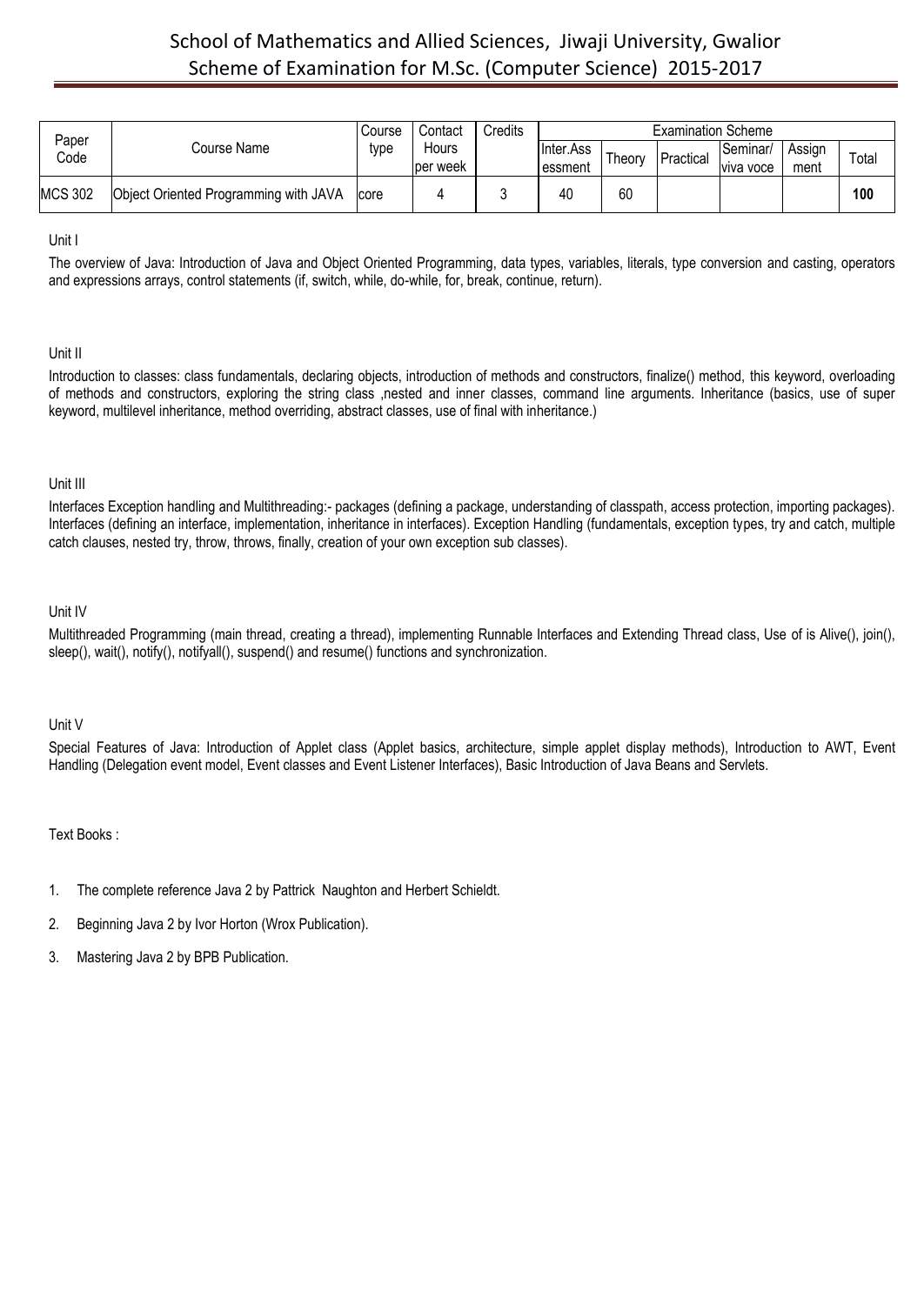| Paper          |                  | Course    | Contact            | Credits |                        |        | <b>Examination Scheme</b> |                       |                |       |
|----------------|------------------|-----------|--------------------|---------|------------------------|--------|---------------------------|-----------------------|----------------|-------|
| Code           | Course Name      | type      | Hours<br>lper week |         | Ilnter.Ass<br>Tessment | Theory | Practical                 | Seminar/<br>viva voce | Assign<br>ment | Total |
| <b>MCS 304</b> | Algorithm Design | <b>EC</b> |                    |         | 40                     | 60     |                           |                       |                | 100   |

Unit I

Introduction- algorithm, writing algorithm in sparks, writing structured programs, analyzing algorithms, stacks, queues, trees, heaps and heap sort, set & disjoint set, union, graphs, hashing.

Unit II

Divide and Conquer: the general method, binary search, finding the maximum and minimum, merge sort, quick sort, selection sort.

# Unit III

The Greedy Method: the general method, optimal storage on tapes, knapsack problem, job sequencing with deadlines, optimal merge patterns, minimum spanning trees, single source shortest paths.

### Unit IV

Backtracking: the general method, the sequence problem, sum of subsets, eight queens problem, graph coloring, Hamiltonian cycles.

# Unit V

Branch and Bound, LCR, FIFO branch and bound, zero-one knapsack problem, algebraic simplification and transfer matrix, fast fourier transform.

- 1. Fundamentals of Computer Algorithms by E. Horowitz. & S. Sahni.
- 2. Design and analysis Algorithms by Aho, J.E. Hoproft. & J.D. Ullman.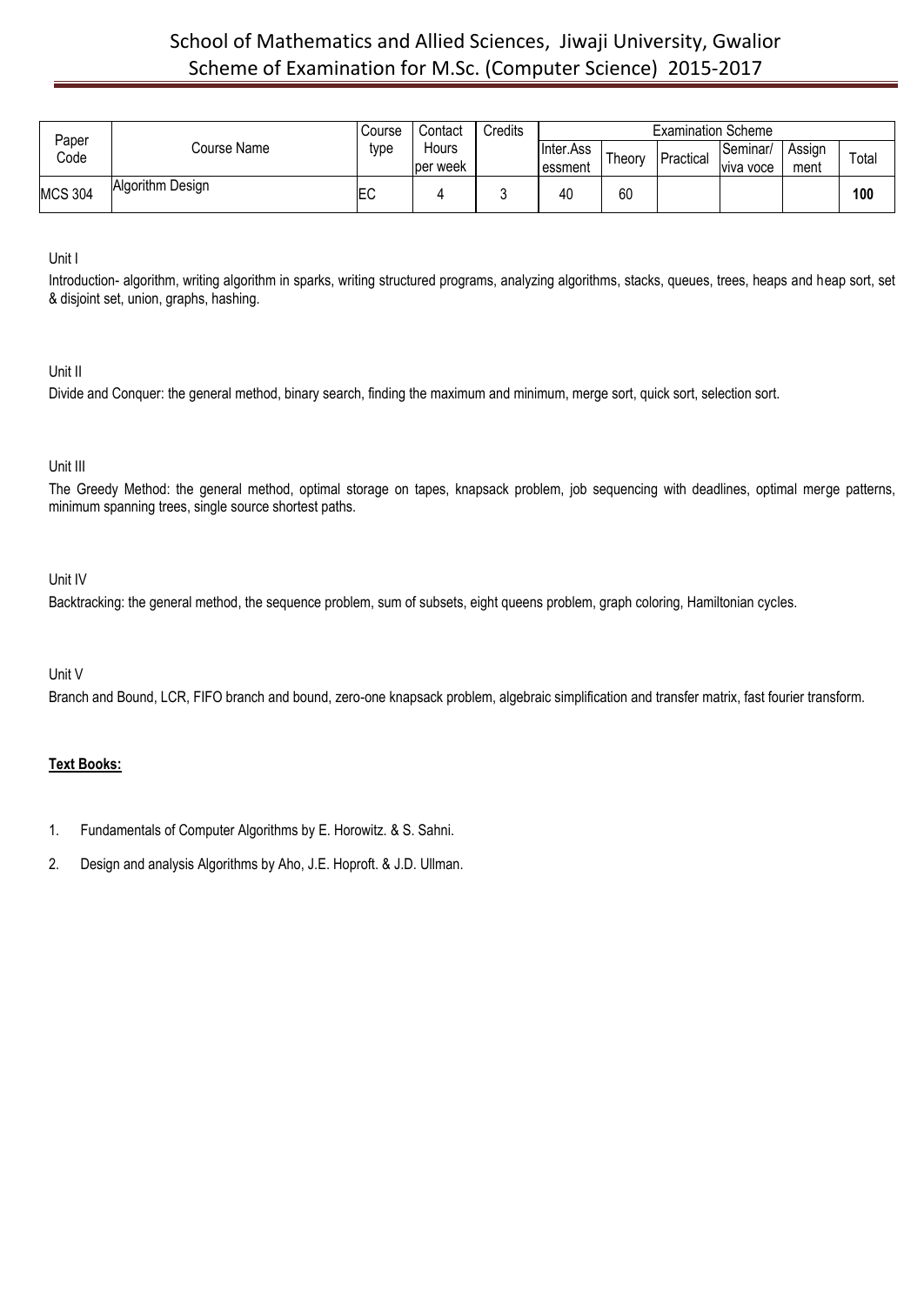| Paper          |                          | Course     | Contact   | Credits |            |        | <b>Examination Scheme</b> |           |        |       |
|----------------|--------------------------|------------|-----------|---------|------------|--------|---------------------------|-----------|--------|-------|
| Code           | Course Name              | type       | Hours     |         | linter.Ass | Theory | Practical                 | Seminar/  | Assign | Total |
|                |                          |            | lper week |         | llessment  |        |                           | viva voce | ment   |       |
| <b>MCS 305</b> | Modelling and Simulation | <b>IEC</b> |           |         | 40         | 60     |                           |           |        | 100   |

#### **Unit I**

System Models: concept of system, system environment, continuous and discrete systems, system modeling, types of models, static and dynamic models, subsystems, environment segment, production segment, management segment, function of system, analysis of system design.

#### **Unit II**

System Simulation: techniques of simulation, Monte Carlo method, types of system simulation, numerical computation techniques for continuous and discrete models, distributed lag models, Cobweb models, continuous system models.

#### **Unit III**

Differential equations Continuous System, simulation languages, CSMP III, feedback systems, System Dynamics: exponential growth and delay models, logistic models representation of time delays, feedback in socio-economic system, biological example.

#### **Unit IV**

Dynamo language, discrete system, simulation, discrete events, generation of arrival patterns, simulation programming tasks, simulation of a telephone system, discrete simulation languages.

#### **Unit V**

Probability concepts in Simulation: stochastic variables, discrete probability functions, continuous probability functions, measures of probability functions, continuous uniformly, distributed random numbers, computer generation of random numbers, a uniform random number generator generating discrete distributions.

- 1. System Simulation by G. Gordan, PHI.
- System Simulation with digital Computer by N.Deo.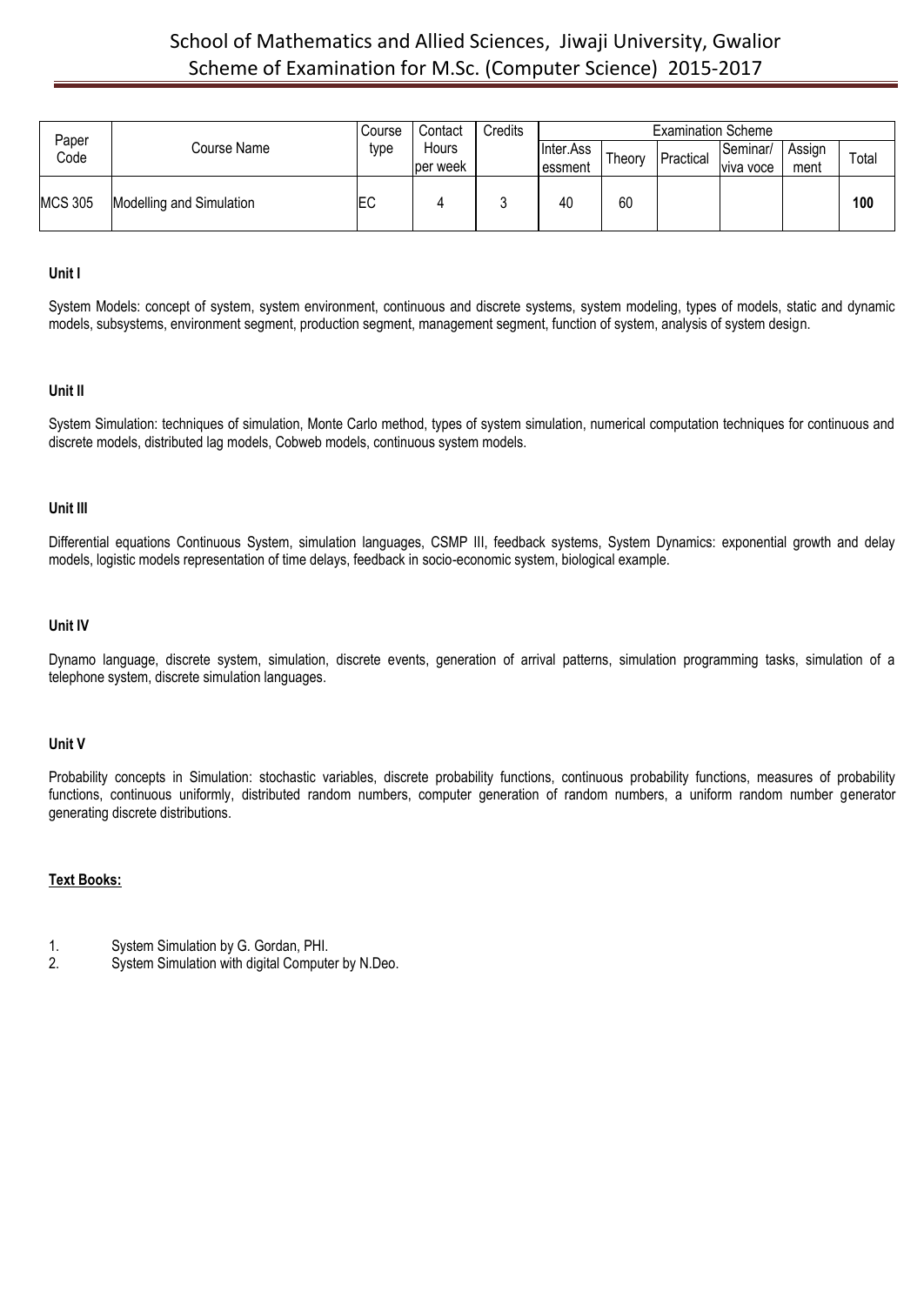|                |                     | Course    | Contact  | Credits |                    |        | <b>Examination Scheme</b> |           |        |       |
|----------------|---------------------|-----------|----------|---------|--------------------|--------|---------------------------|-----------|--------|-------|
| Paper<br>Code  | Course Name         | type      | Hours    |         | <b>Il</b> nter.Ass | Theory | Practical                 | lSeminar/ | Assign | Total |
|                |                     |           | per week |         | lessment           |        |                           | viva voce | ment   |       |
| <b>MCS 306</b> | <b>Visual Basic</b> | <b>EC</b> |          | u       | 40                 | 60     |                           |           |        | 100   |

### **Unit I**

Introduction to VB programming, the integrated development environment (menu bar, toolbars, toolbox, properties window, form designer, project, explorer), designing the user interface, aligning the controls.

### **Unit II**

Variables, constants, keywords, procedures (subroutines & functions), control statements (if-then, select-case), loop structures (do-loop, for-next, while-wend), nested control structure, array, collections.

Working with Forms, designing forms at runtime, developing database applications, linking with the other database tables, key board triggered events, graphics control, co-ordinate system, graphics methods.

#### **Unit III**

Using data manager, dialogue boxes, built-in and customized dialog boxes, communication with other window applications (such as worksheets), grid control. Interaction with files, reading and writing files.

#### **Unit IV**

Creating reports, crystal reports, Basic ActiveX controls, multiple document. Tree view, list view control interface, OLE Automation.

# **Unit V**

Database Programming with VB, data control, data record set bound control, database object, ADO and RDO, data environment.

# **Text Books:**

1. Complete Reference to VB by Noel Jerke (Tata McGraw Hill). 2. Mastering Visual Basic (Tata McGraw Hill).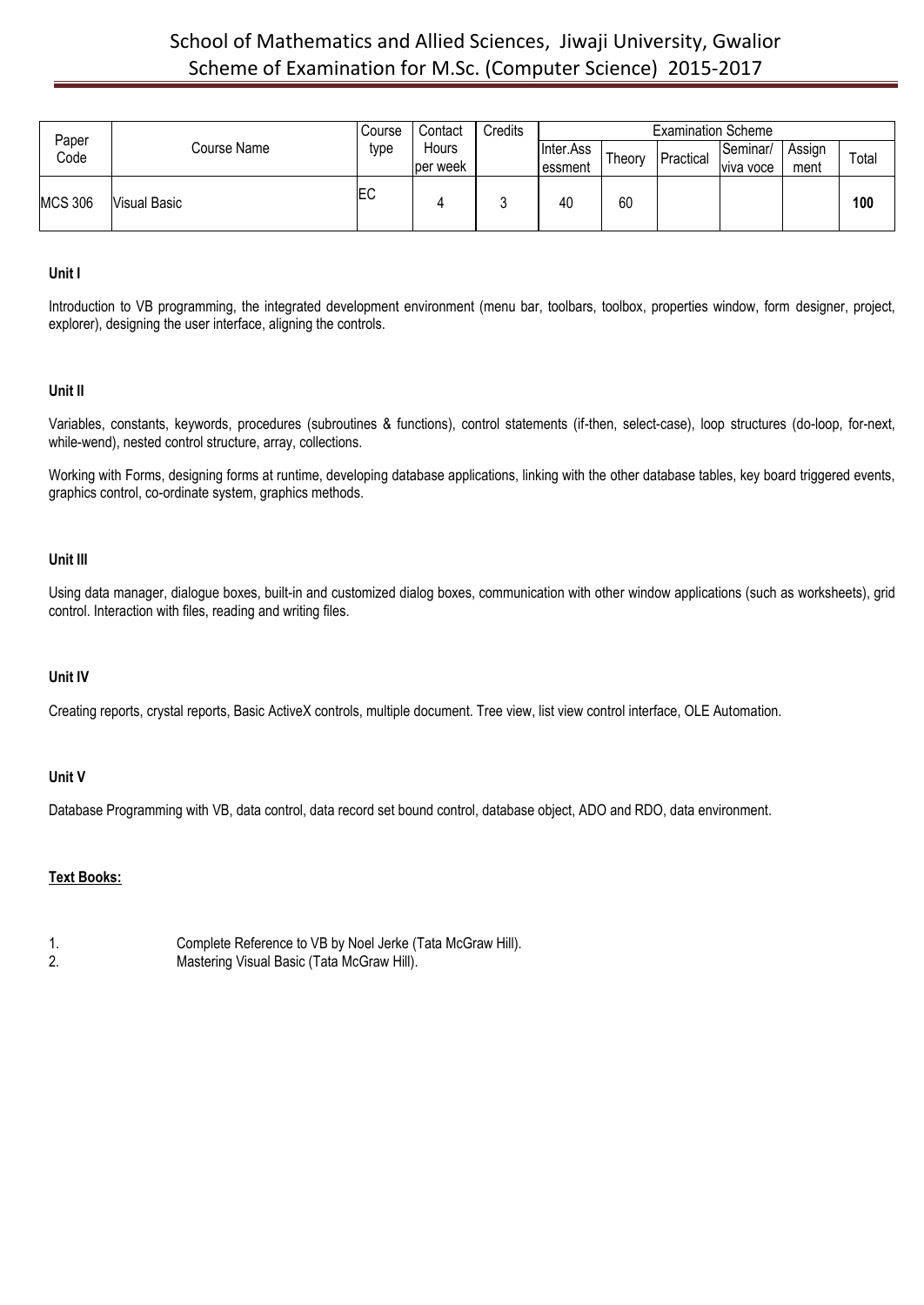| Paper<br>Code  | Course Name                | Course<br>ltype | Contact<br><b>Hours</b><br>per week | Credits | <b>Examination Scheme</b><br><b>II</b> nter.Ass<br>lessment | Theor<br>w | Practica Seminar/ | viva voce | <b>Assign</b><br>Iment | Total |
|----------------|----------------------------|-----------------|-------------------------------------|---------|-------------------------------------------------------------|------------|-------------------|-----------|------------------------|-------|
| <b>MCS 401</b> | <b>Systems Programming</b> | core            | 14                                  |         | I40                                                         | <b>60</b>  |                   |           |                        | 100   |

#### Unit I

Introduction: machine structure, machine language and assembly language, elements of assembly language programming, need for assemblers, design of assemblers: one pass and two pass assembler, symbol table organization, table processing, searching and sorting.

#### Unit II

Macro Processors: Macro instructions, features of macro facility, design of macro processor: design of one and two pass macro processor and their relationship with an assembler.

### Unit III

Linkers: relocation and linking concepts, design of linker, self-relocating programmes. Loaders: Loading schemes: compile and go loaders, General loading Scheme: absolute loaders, subroutine linkages, relocating loaders, direct linking loaders, other loader schemes: binders, linking overlays, dynamic binders, design of absolute loader, design of direct linking loader.

#### Unit IV

Compiler Design: structure of a compiler, finite automaton and lexical analysis: role of lexical analyzer, regular expressions, finite automation, LEX. Syntax analysis: Role of parser, context free grammar. Basic parsing techniques: bottom up parsing, top down parsing, operator precedence parsing, LR parsers.

#### Unit V

Syntax directed translation schemes, intermediate code generation, intermediate languages, code optimization, loop optimization, code generation, machine model of code generator, error detection and recovery.

#### **Text Books:**

- 1. System Programming by John J. Donovan (Tata McGraw Hill).
- 2. Compilers principle, techniques and tools by Alfred V. Aho, Ram Sethi (Pearson Education)

# **Reference Books:**

- 1. Systems Programming and Operating Systems by D.M. Dhamdhare (Tata McGraw Hill)
- 2. Compiler Design by A S Ullman.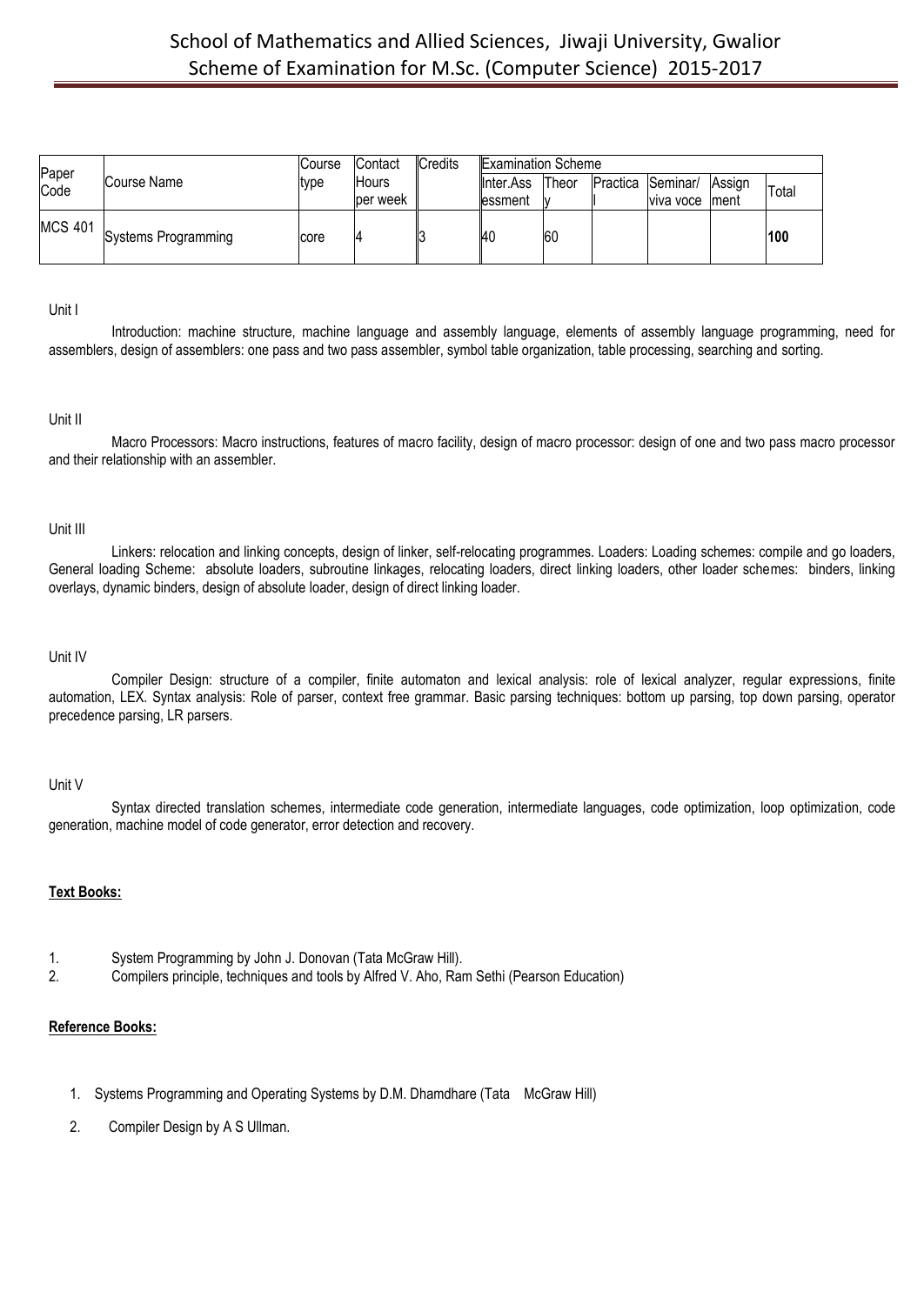| Paper          |                          | Course | <b>Contact</b> | <b>Credits</b> | <b>Examination Scheme</b> |           |                   |           |               |       |
|----------------|--------------------------|--------|----------------|----------------|---------------------------|-----------|-------------------|-----------|---------------|-------|
| Code           | Course Name              | type   | <b>Hours</b>   |                | <b>I</b> Inter.Ass        | Theor     | Practica Seminar/ |           | <b>Assign</b> | Total |
|                |                          |        | per week       |                | lessment                  |           |                   | viva voce | Iment         |       |
| <b>MCS 402</b> | <b>Computer Graphics</b> | core   | 4              |                | I4C                       | <b>60</b> |                   |           |               | 100   |

Unit I

Input / output devices, refresh CRT, raster and random scan displays, DVST, Line DDA Algorithm, Bresenham's line algorithm Midpoint and Bresenham's Circle Generating algorithm, Ellipse, Scan-line polygon fill, inside/ outside test, Boundary – fill, flood fill algorithm, character Generation.

# Unit II

Attribute of output primitives: line attributes, color and Gray Scale levels, CMY, RGB color model Character attributes, 2-D viewing, Cohen-Sutherland, Midpoint subdivision, Cyrus beck and Liang-Barsky line clipping algorithm, Character clipping.

# Unit III

Transformation in 2D and 3D: translation, rotation, scaling, shearing, reflection. Homogeneous Coordinate System.

### Unit IV

Parallel and perspective projections, Ortho graphics cabinet, cavalier and axonometric, projections, methods of general parallel and one point perspective projections, clipping list priority hidden line elimination algorithm, Z-buffer and floating horizon algorithm.

#### Unit V

Hermite cubic curves and surfaces, Beizer and B-spline curves and surfaces, rational curves and surfaces of revolutions, cylindrical, ruled and Sweep surfaces.

# **Text Book:**

1. Computer Graphics by Hearn and Baker.

# **Reference Books:**

- 1. Commuter graphics by Foley, Vandam, Feiner & Hughes, 2nd Edition, Addition Wesley publishing.
- 2. Computer graphics by Hill, Mac Millan publishing.
- 3. Mathematical elements of computer graphics by Rogers & Adams, 2<sup>nd</sup> Edition, McGraw hills, ISE.
	- 4. Geometric modeling by Mortenson, John Wililay publishing.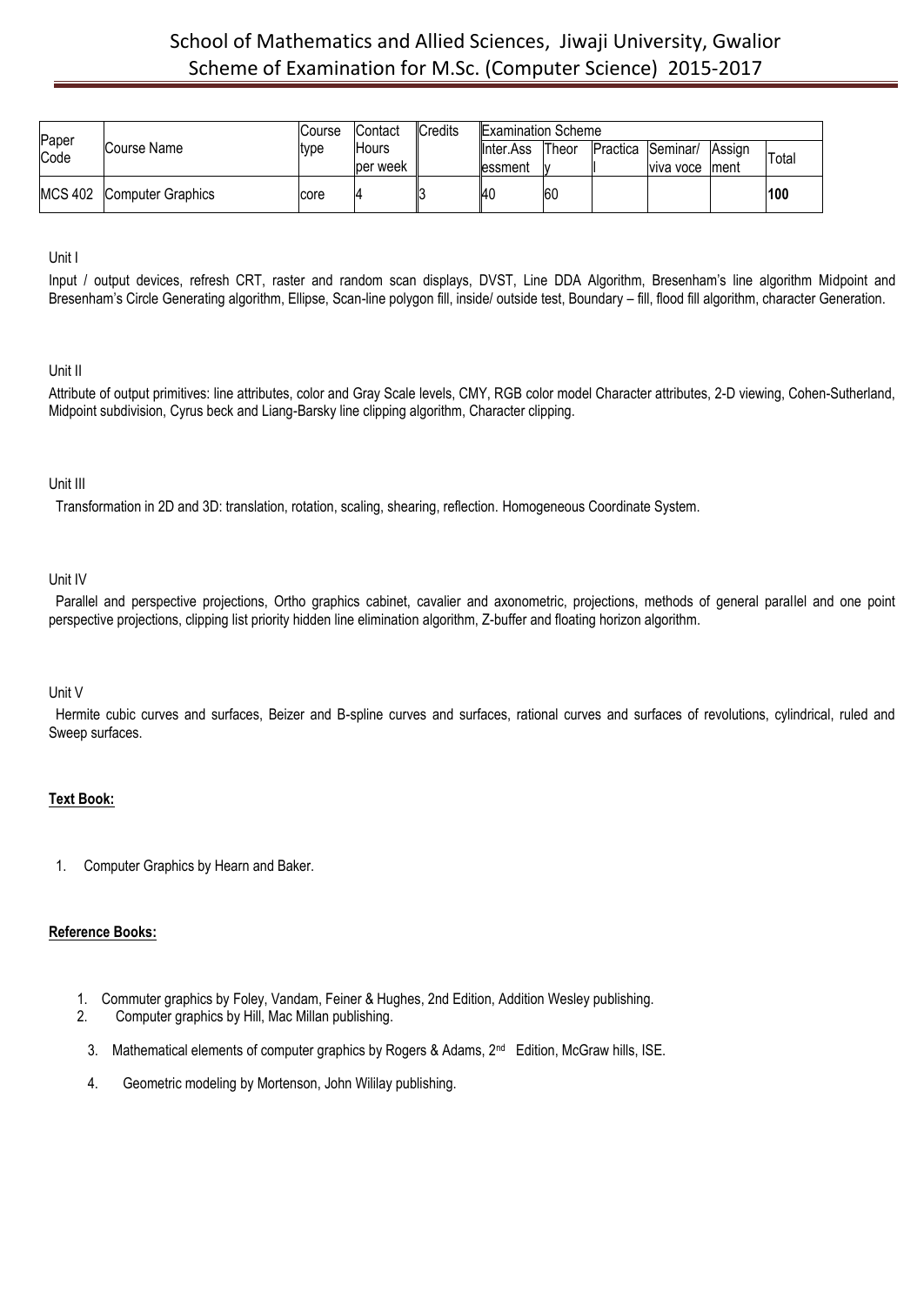| Paper          |                | Course     | <b>Contact</b> | Credits | <b>Examination Scheme</b> |       |                   |           |               |       |
|----------------|----------------|------------|----------------|---------|---------------------------|-------|-------------------|-----------|---------------|-------|
| Code           | Course Name    | ltype      | <b>Hours</b>   |         | <b>I</b> Inter.Ass        | Theor | Practica Seminar/ |           | <b>Assign</b> | Total |
|                |                |            | lper week      |         | lessment                  | W     |                   | viva voce | Iment         |       |
| <b>MCS 403</b> | Neural Network | <b>IEC</b> | 4              |         | <b>40</b>                 | 60    |                   |           |               | 100   |

Unit I

Characteristics of Neural Networks, biological neuron , action potentials , neuron firing, artificial neural networks, TLU, multilayer neural networks models of neuron, topologies, basic learning laws.

#### Unit II

Activation dynamics models: additive and shunting, bivalent additive BAM, functional units of ANN for pattern recognition Task.

### Unit III

Analysis of Pattern Association, classification and mapping networks, training the threshold as weight in perception rule and delta rule, LMS and Back propagation algorithm.

# Unit IV

Analysis of pattern storage networks: Hopfield Model: capacity and energy analysis, state transition diagram. Competitive learning Neural Networks: introduction, components, analysis of feedback layer for different output functions.

# Unit V

Fuzziness as multivalence, subset hood, fuzzy systems: as structured numerical estimators, as parallel associators, fuzzy – entropy theorem, subsethood theorem, fuzzy hebb's FAM, fuzzy truck backer upper control systems.

# **Text Books:**

1. **Artificial Neural Networks by B.Yagnarayana.**<br>2. **Neural Networks and Fuzzy systems by Bart I** 

2. Neural Networks and Fuzzy systems by Bart Kosko , PHI.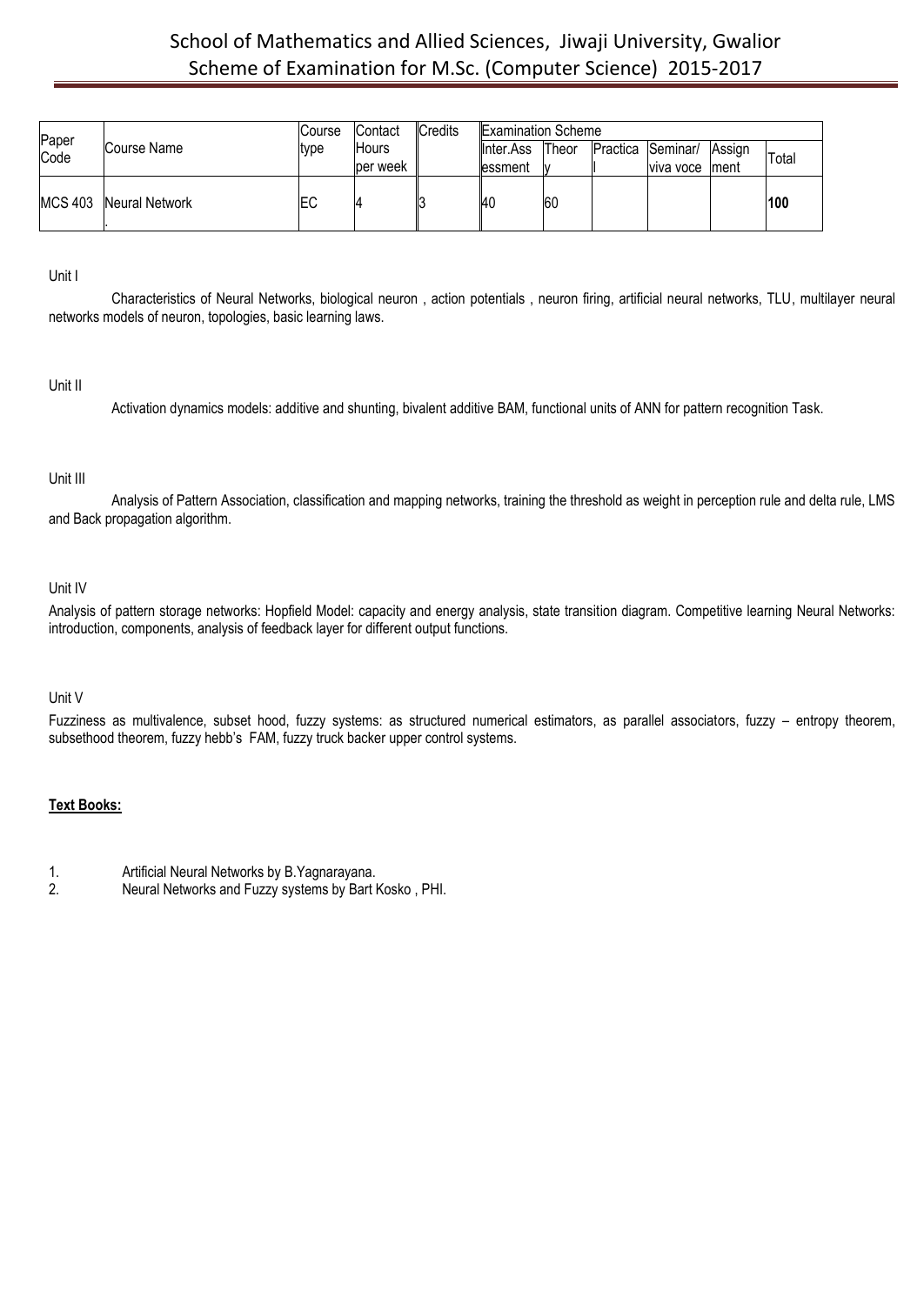| Paper |                             | Course | <b>IContact</b> | Credits | <b>Examination Scheme</b> |              |                   |            |        |       |
|-------|-----------------------------|--------|-----------------|---------|---------------------------|--------------|-------------------|------------|--------|-------|
| Code  | Course Name                 | type   | Hours           |         | <b>I</b> Inter.Ass        | <b>Theor</b> | Practica Seminar/ |            | Assign | Total |
|       |                             |        | per week        |         | lessment                  |              |                   | Iviva voce | lment  |       |
|       | MCS 404 Parallel Processing | ЕC     |                 |         | 140                       | <b>60</b>    |                   |            |        | 100   |

### Unit I

Introduction to parallel processing: parallel processing mechanism, parallelism in unprocessed system, parallel computer structure, architecture classification scheme.

### Unit II

Pipelining and vector processing: Instruction and arithmetic pipelines, vector processing requirements, pipeline computers and vectorization methods, Various vector processors: STAR -100, CRA Y-I, CYBER-205, FUJITSU-200, and their special features.

### Unit III

SIMD Array processor: parallel algorithm for array processors, SIMD computers and performance enhancement.

### **Unit IV**

Multiprocessor architecture and programming: functional structures, interconnection networks, parallel memory organizations, multiprocessor control algorithms.

#### **Unit V**

Interprocess communication mechanisms, system deadlocks and protection, multiprocessor scheduling strategies. Parallel algorithms for multiprocessor-synchronous & asynchronous, Data flow computers: data-driver computing and languages, advantage and potential difficulties etc.

# **Text Book:**

1. Computer architecture and Parallel Processing by Hwang K., Briggs F.A., McGraw Hill, 1985.

# **Reference Books:**

- 1. Parallelism in Hardware and Software by Lorin H., Prentice hall, 1982.
- 2. Parallel Processing System by Evans D.J., Cambridge Univ. 1982
- 3. The Architecture of Pipelined computer by Koggh H.
- 4. Computer system Architecture by Bafr J.L. Computer Sct. Press, 1980.
- 5. Parallel Computers Architecture Programming & Algorithm by Hockney R.

W. & Jesshope C.R.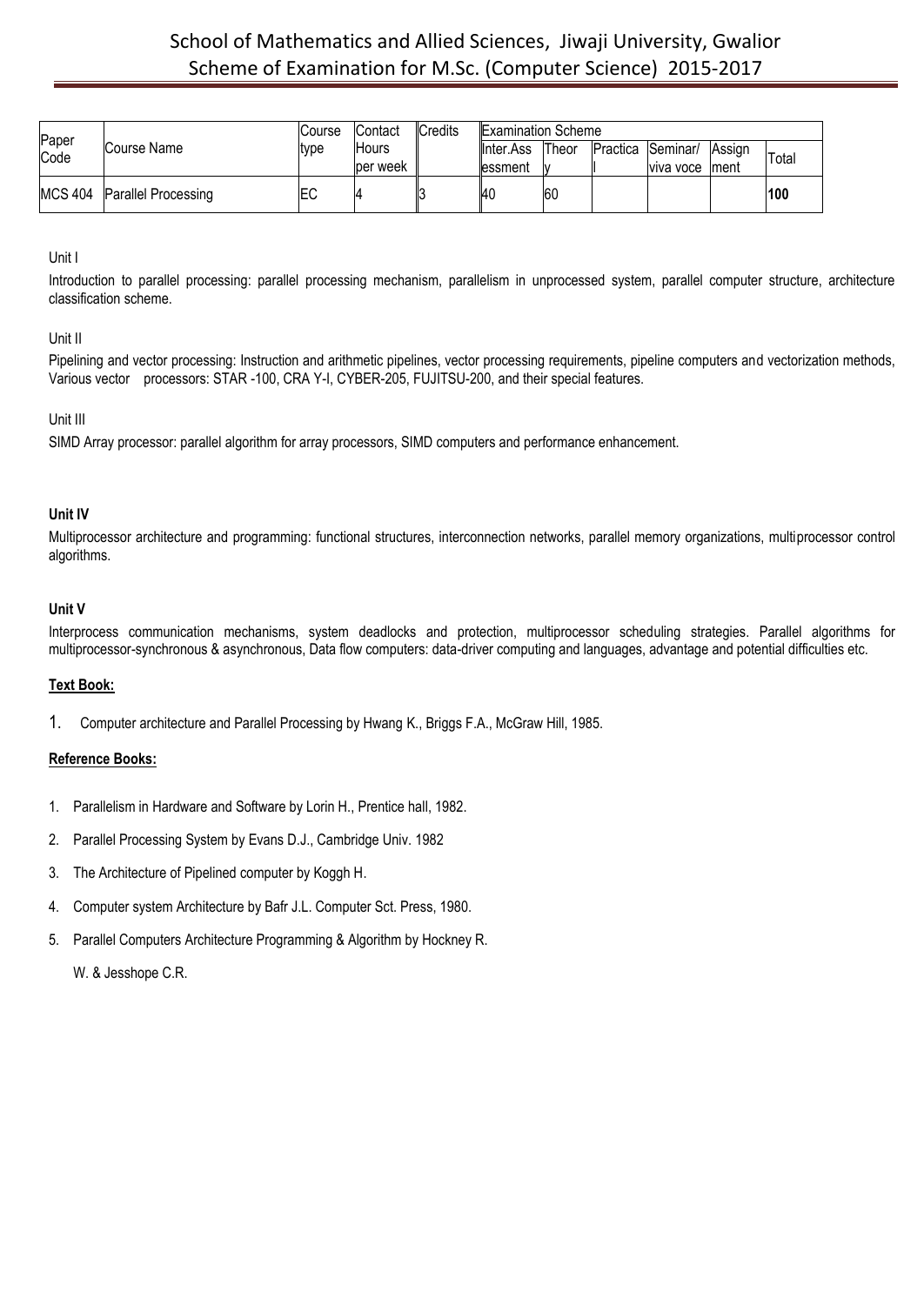| Paper |                            | Course | Contact      | <b>Credits</b> | <b>Examination Scheme</b> |           |                   |        |              |
|-------|----------------------------|--------|--------------|----------------|---------------------------|-----------|-------------------|--------|--------------|
| Code  | Course Name                | tvpe   | <b>Hours</b> |                | <b>I</b> Inter.Ass        | Theor     | Practica Seminar/ | Assign | <b>Total</b> |
|       |                            |        | ber week     |                | essment                   |           | Iviva voce Iment  |        |              |
|       | MCS 405   Image Processing | EС     | 4            |                | -40                       | <b>60</b> |                   |        | 100          |

### **Unit I**

Digital Image Fundamentals: an image model, sampling and quantization, some basic relationships between pixels, imaging geometry, image transforms: introduction to the Fourier transform, Discrete Fourier transform, some properties of the two-dimensional Fourier transform, convolution and correlation, sampling, Fast Fourier transform, FFT algorithm, inverse FFT, other separable image transforms, Walsh transform, Hadamard transform, discrete cosine transform, Hotelling transform, application to image rotation, Hough transform.

#### **Unit II**

Image Enhancement, background, spatial-domain methods, frequency domain methods, image enhancement by histogram-modification techniques, foundation, histogram equalization, local enhancement, image smoothing, neighborhood averaging of multiple images, image sharpening, sharpening by differentiation, highpass filtering, ideal filter, Butterworth filter, enhancement based on an image model, generation of spatial masks from frequency domain specifications.

#### **Unit III**

Image Restoration: degradation model, some definitions, degradation model for continuous functions, discrete formulation, diagonalization of circulant and block-circulant matrices, algebraic approach to restoration, unconstrained restoration, constrained restoration, inverse filtering, removal of blur caused by uniform linear motion, least-mean-square filter, constrained least-squares restoration, interactive restoration, geometric transformations, spatial transformations, gray -level interpolation.

#### **Unit IV**

Image Encoding: fidelity criteria, objective and subjective fidelity criteria, encoding process, the mapping, the quantizer, the coder, entropy, Huffman code, b-codes, image encoding relative to a fidelity criterion.

#### **Unit V**

Image Segmentation: detection of discontinuties, point and line detection, edge detection, gradient operator, Laplacian operator, combined detection, edge linking and boundary detect1on, local analysis, global analysis via the Hough transform global analysis via graph-theoretic techniques, threshold1ng: foundat1on, role of illumination, a global thresholding technique, optimal thresholding region-oriented segmentation, basic formulation.

#### **Text Book:**

1. Image Processing by Gonzalez and Wintz.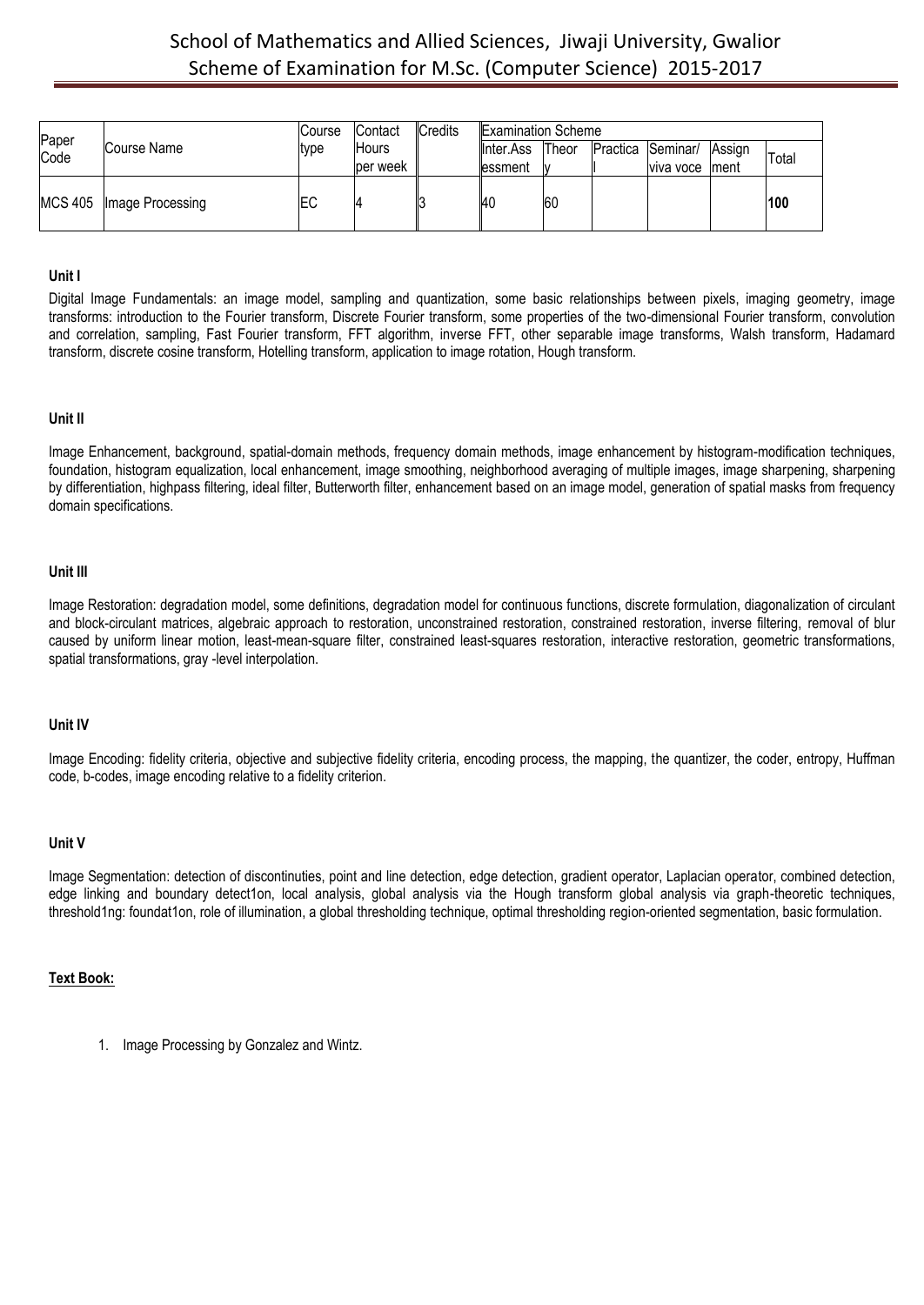| Paper |                                     | Course | <b>Contact</b> | Credits | <b>Examination Scheme</b> |       |                   |        |       |
|-------|-------------------------------------|--------|----------------|---------|---------------------------|-------|-------------------|--------|-------|
| Code  | Course Name                         | type   | <b>Hours</b>   |         | <b>I</b> Inter.Ass        | Theor | Practica Seminar/ | Assian | Total |
|       |                                     |        | ber week       |         | lessment                  |       | viva voce Iment   |        |       |
|       | MCS 406   Internet & Web Technology | ΙEС    |                |         | <b>140</b>                | 160   |                   |        | 100   |

#### **Unit I**

The Internet's brief history, getting connected to the internet, installing the essential internet clients, internet addresses, domain name system, internet governance, internet hosts, LAN internet access, PPP/SLIP internet access, TCP/IP and other protocols on the internet.

#### **Unit II**

Features of the Internet, services provided by the internet, e-mail system, usenet newsgroups, ftp, chatting and conferencing, world wide web: ecommerce, internet and extranet, internet security (firewalls, cryptography, protection from viruses), security of web browsers, impact of the internet on social life.

#### **Unit III**

General Web Terminology: web sites, web servers, http, web pages, web portal, web browsers, URL, gophers, search engines, HTML, WML, hypertext and hypermedia.

#### **Unit IV**

Virtual networks, value-added networks, private networks, creating a web site, creating web pages with HTML, creating web pages with front page express.

#### **Unit V**

Electronic publishing: advantages, disadvantages, copyright issues; credit issues, project gutenberg and online books, electronic journals, magazines and newspapers, web programming material: the java script programming language, applets, guest books web page, counters programming languages, applets, guest book, web page counters.

- 1. Using the Internet by Honeycutt (Prentice Hall of India).
- 2. Fundamentals of the Internet by Raynold Greenlaw & Ellen Hepp (Tata McGraw Hill).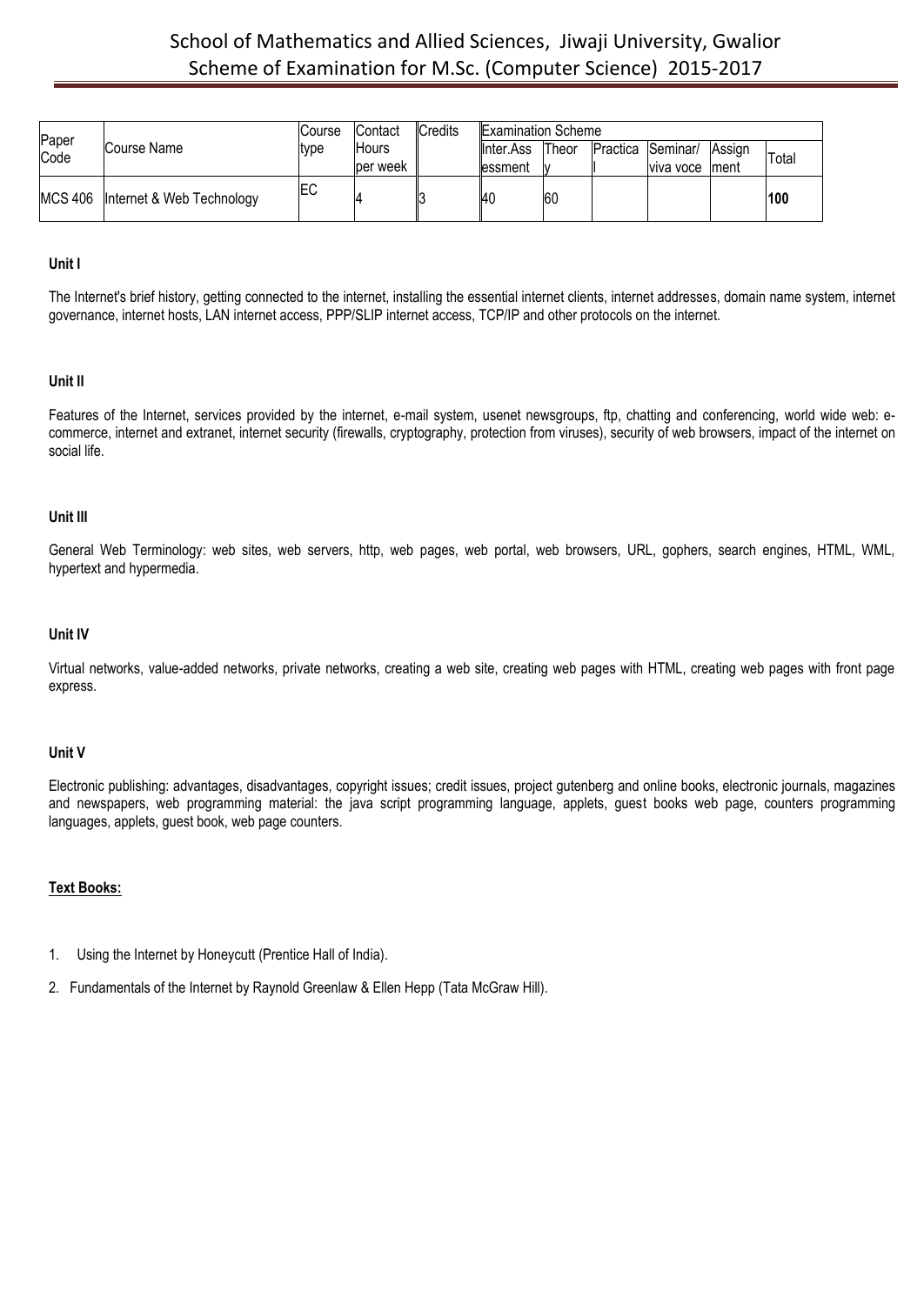|               | Course Name                   | Course | <b>Contact</b><br><b>Hours</b><br>ber week | Credits | <b>Examination Scheme</b> |           |                   |                  |        |       |
|---------------|-------------------------------|--------|--------------------------------------------|---------|---------------------------|-----------|-------------------|------------------|--------|-------|
| Paper<br>Code |                               | tvpe   |                                            |         | <b>I</b> Inter.Ass        | Theor     | Practica Seminar/ |                  | Assign | Total |
|               |                               |        |                                            |         | lessment                  |           |                   | Iviva voce Iment |        |       |
|               | MCS 407 Distributed Computing | IЕC    |                                            |         | - 140                     | <b>60</b> |                   |                  |        | 100   |

### **Unit I**

Parallel computer organization: introduction of multiprocessor, pipeline & vector processor, associative processor, array processor, SIMD, MIMD, data flow M/C, RISC, interprocessor communication, synchronization, systolic structures, Non-vonneumann type computers, data flow machines, production machines.

#### **Unit II**

Distributed operating system, resource sharing, neroarteopirating system command languages, agent process, memory management schemes, case study of system like mach, locus accent, file servers, operating system for parallel computing.

#### **Unit III**

Distributed Data Base, Introduction to data base structure, relation building database storage, Case study of distributed queries and updates in DDBS, failures line SDDR, ORACLE, INGRES.

#### **Unit IV**

Distributed Software: introduction of parallel programming languages, parallel C, OCCAM, concurrent pascal, system programming with C.

#### **Unit V**

Parallel language and Algorithm design for the array processor: Actus, other Non-von-neumann type languages; CSP, distributed process (DP), Ada, SR, Linda.

# **Text Book:**

1. Distributed systems: Concepts and Design by Coulouril, Addssion Wesley.

# **Reference Book**:

1. An Introduction to Distributed and Parallel Computing by Joel M. Crichlow PHI Publication.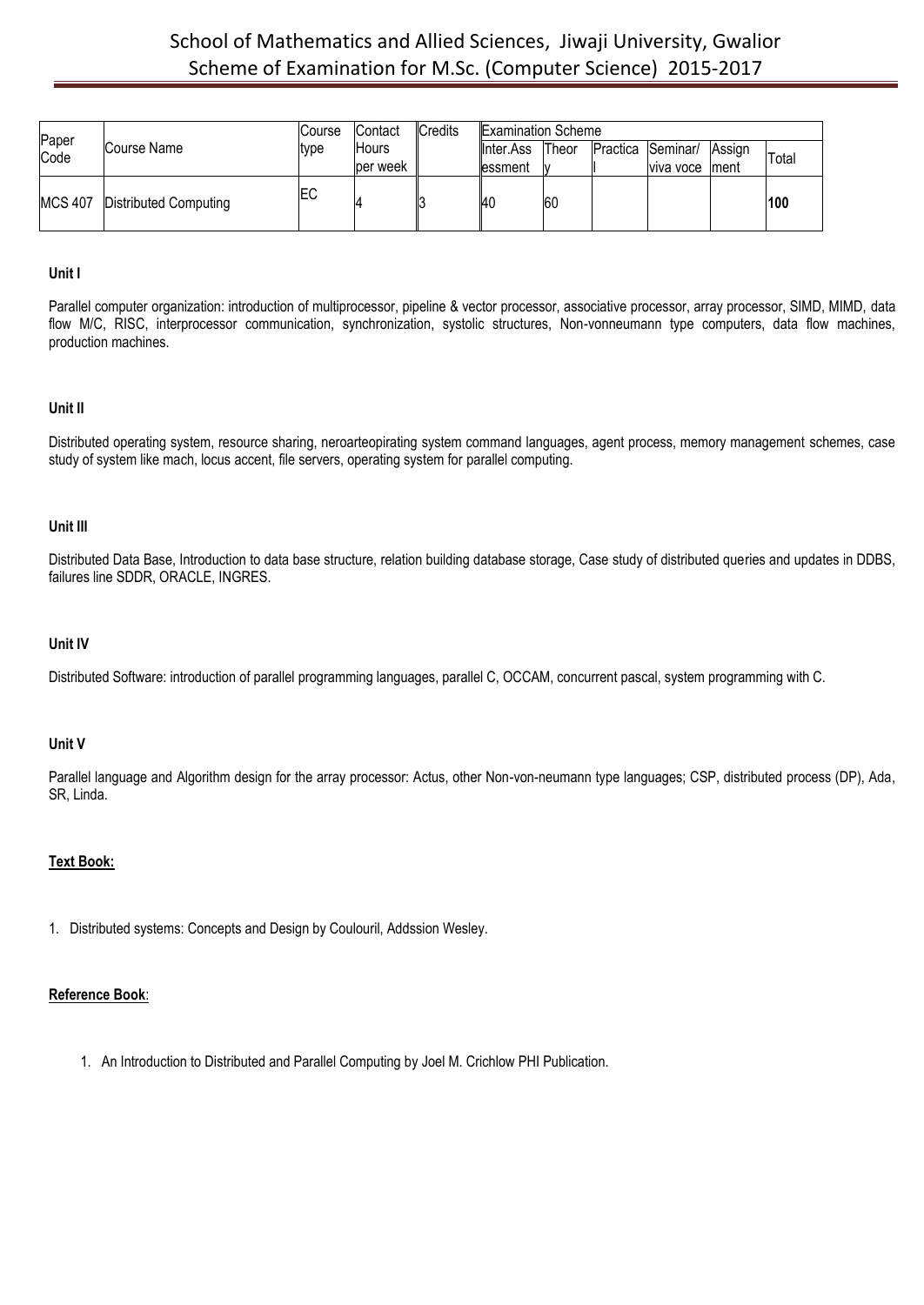|                |                            | Course | <b>Examination Scheme</b><br>Credits<br>Contact |  |            |       |  |                   |        |       |
|----------------|----------------------------|--------|-------------------------------------------------|--|------------|-------|--|-------------------|--------|-------|
| Paper Code     | Course Name                | type   | Hours                                           |  | llnter.Ass | Theor |  | Practica Seminar/ | Assian | Total |
|                |                            |        | per week                                        |  | essment    |       |  | Iviva voce        | lment  |       |
| <b>MCS 408</b> | Windows Programming & VC++ | ΙEC    |                                                 |  | <b>40</b>  | 60    |  |                   |        | 100   |

Unit I

The structure of Windows programming code and Resources, program instances, hungarian notation, a minimal window program structure, the windows: file creating a new window class, message loop.

# Unit II

Menus, mouse handling, text and graphics output, types of windows controls (static buttons, option & check buttons, list and combo boxes, scroll bar, edit control), child and pop-up windows, dialog boxes, exchanging data with dialog boxes modeless and system modal dialog box.

# Unit III

Memory management in windows using fixed and discard able memory blocks, global memory allocation, file management bitmaps and DLL.

### Unit IV

C++ Basics: constants, keywords, variables and data types, control statements, pointers, objects & classes.

# Unit V

The VC++ Environment MFC programming with VC++, scrolling, strong data in a file, toolbars & selection, the MFC source code files.

- 1. Windows API bible by James L. Conger, Galgotia publications.
- 2. Windows 2000-programming form ground up by Heberl Shield.
- 3. Windows API primer plus by Jim Conger.
- 4. Learn VC++ 6.0 Now by Chuck sphar (prentice-Hall India).
- 5. Professional MFC With Visual C++5 by Mike Blaszczak (work press).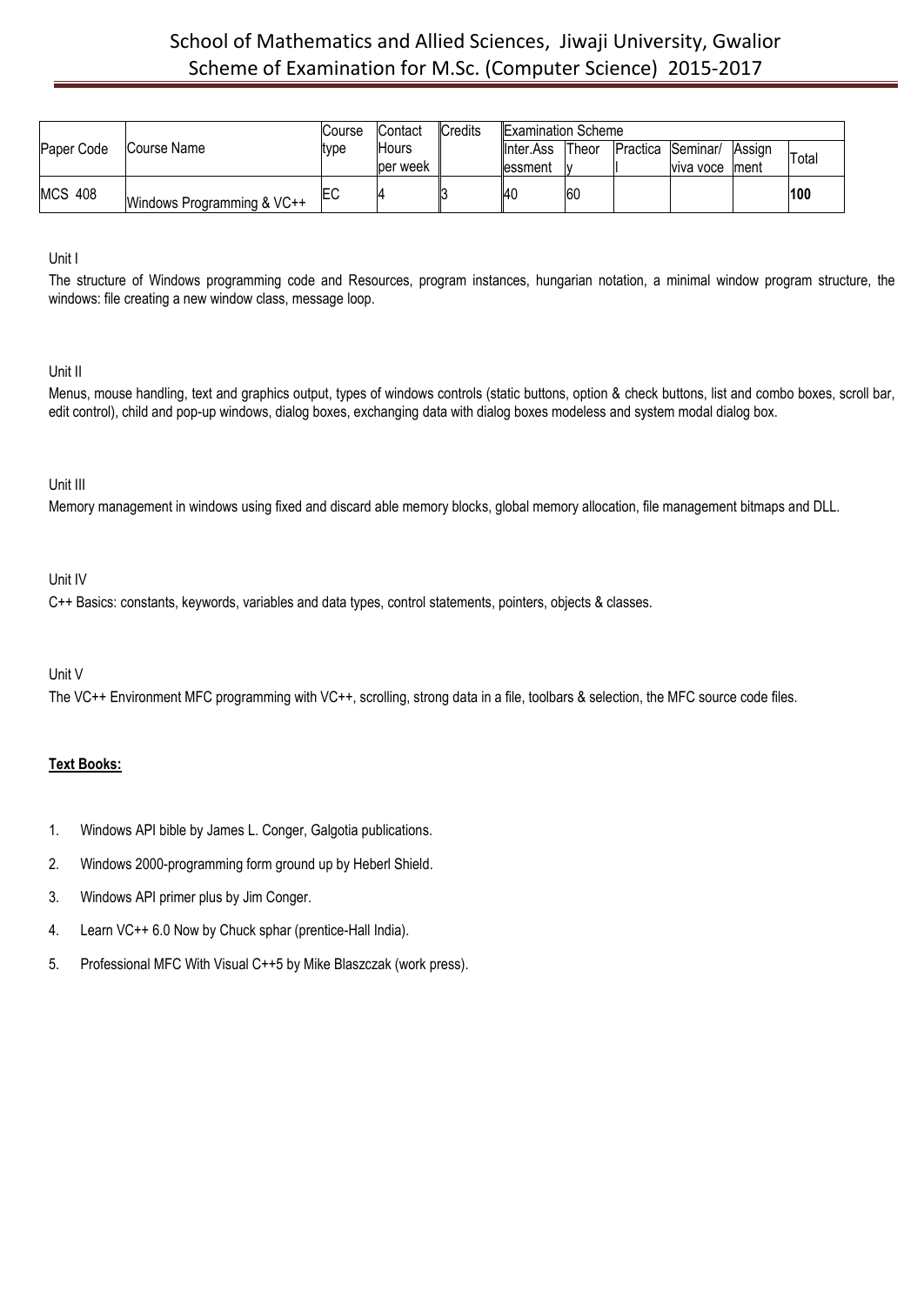| Paper<br>Code  |                                              | lCourse    | <b>IContact</b>          | Credits | <b>Examination Scheme</b>   |           |          |           |       |     |
|----------------|----------------------------------------------|------------|--------------------------|---------|-----------------------------|-----------|----------|-----------|-------|-----|
|                | Course Name                                  | type       | <b>Hours</b><br>per week |         | Theor<br><b>I</b> Inter.Ass | Practica  | Seminar/ | Assign    | Total |     |
|                |                                              |            |                          |         | lessment                    |           |          | viva voce | Iment |     |
| <b>MCS 409</b> | Mining<br>Data<br>Data<br>and<br>Warehousing | <b>IEC</b> |                          |         | I4C                         | <b>60</b> |          |           |       | 100 |

# **Unit I**

Introduction to data mining, data mining – on what kind of data?, data mining functionalities , classification of data mining system. Data Warehousing: introduction to data warehousing. Multidimensional data model: data cubes, star, snow, flake and fact – constellation schemes, measures, concept hierarchies, OLAP operations in Multidimensional, Data model, Data warehouse Architecture, Data warehouse implementation.

# **Unit II**

Data pre-processing & DMQL: Data clearing, data integration and transformation, data reduction, discretization and concept hierarchy generation, data mining primitives, DMQL.

# **Unit III**

Concept description: Introduction to concept description, data generalization, mining class compressions, mining descriptive statistical measures in large data bases.

### **Unit IV**

Association mining: Association rule mining, mining single dimensional association rules from transactional data bases, apriori, improving the efficiency of apriori, FP growth, mining multilevel association rules, mining multidimensional association rules, from association mining to co-relation analysis, constraint based association mining.

### **Unit V**

Classification and prediction: Introduction to classification, issues, classification by decision tree introduction, Bayesian classification, classification by back propagation, introduction to cluster analysis: types of data in cluster analysis, categorization of major clustering methods, partitioning methods, hierarchical methods, outlier analysis.

# **Text Book:**

1. Data Mining Concepts and Techniques by Han and Kamber (Elsevier Publication).

### **Reference Books**:

- 1. Data warehousing in the real world by Sam Arahory and Dennis Murray.
- 2. Data mining by Petter Adriaans and Dolfzantinge, Addition Welsey.
- 3. Data warehousing fundamentals by Paulraj Porria Wse Wiley publication.